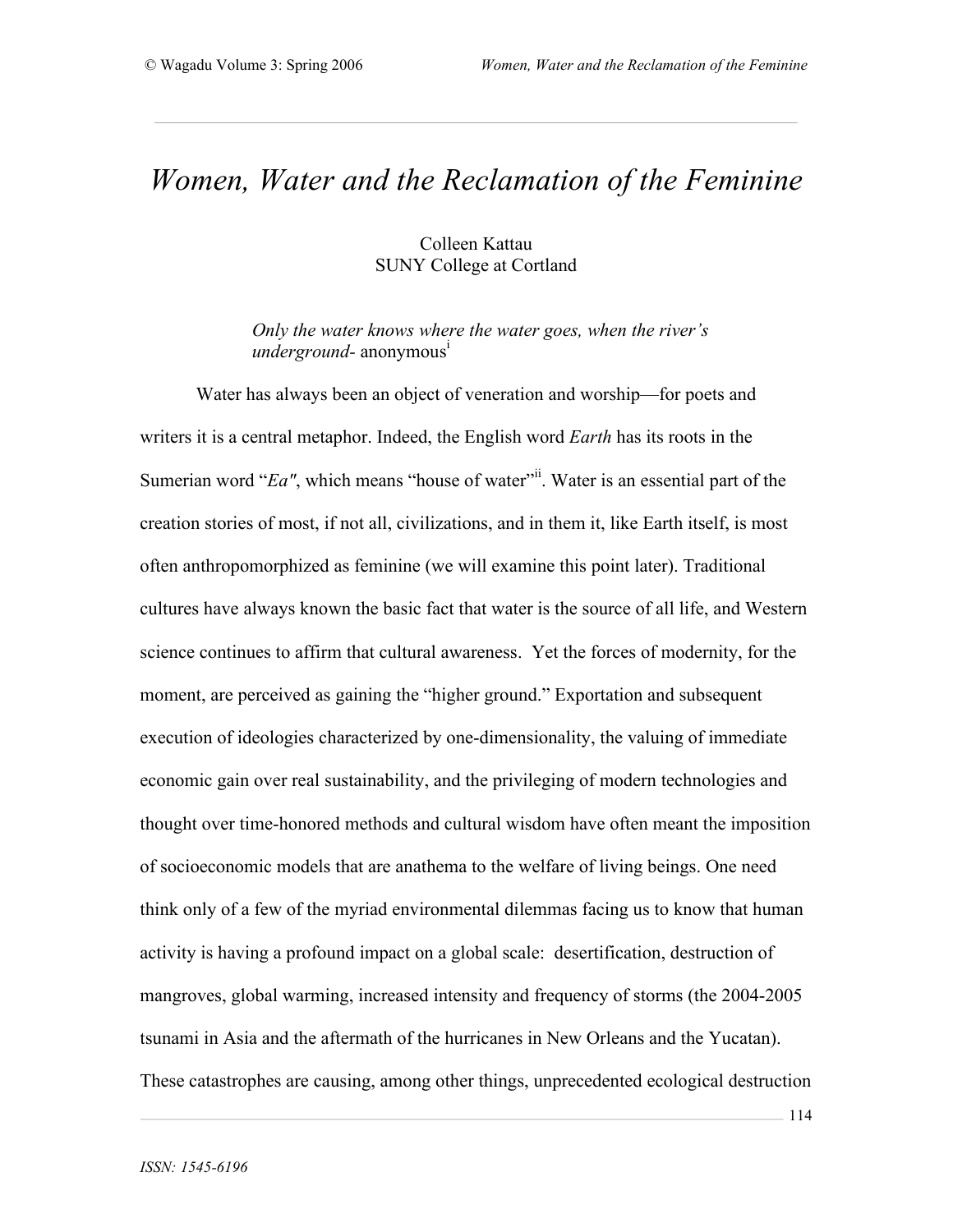and a sharp increase in environmental refugees<sup>iii</sup>. Clearly, post-industrial dominant human culture is not doing Earth much good. And that is why there is such strong organization against global capitalism. Anti-globalization activists understand that how we regard nature is fundamental to how we deal with these crises of our own making. How nature is and ought to be regarded is perhaps the most important underlying reason why there is reaction to and organization against capitalist globalization.

The clash between Western and non-Western societies (as they are generically called) arises from their differing understanding of humanity's relation to nature. The former sees a nature/culture divide that sets humanity apart from and above the rest of the natural world, while the latter has thrived on an idea of humanity's interconnectedness to nature. Nowhere is the tension between the capitalist model of 'development' and more traditional sustainable and harmonious approaches to nature more apparent than in the current struggle over the life resource of water. The United Nations has been grappling with the issue of water access for decades. In 1991, under coercive influence from the WTO and multinationals, the UN classified water as a human need, rather than a human right.<sup>iv</sup> In 2002, however, the UN Committee on Economic, Social and Cultural Rights passed a resolution that human beings have a right to water, and that resolution has been ratified by 145 countries. Unfortunately, this declaration was not supported by the Kyoto treaty the following year, and first-world corporations continue to push water privatization.

Behind the linguistic clash over *right* versus *need* that plays out in conflicting international decisions and treaties lies a conceptual clash that reduces the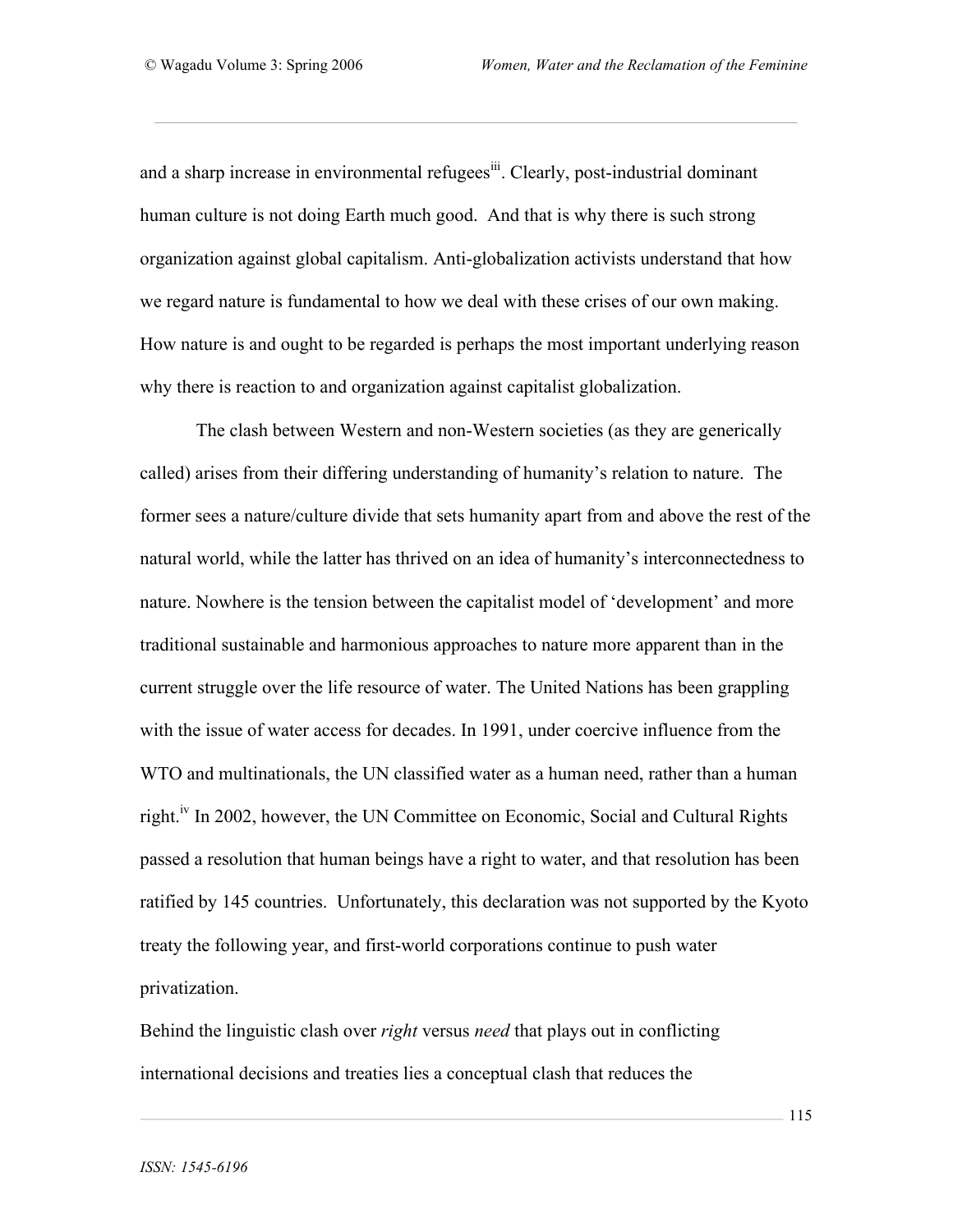multidimensionality of life elements—in this case, water—to potential commodities susceptible to conquest and control.<sup>V</sup> Earth itself has already been appropriated: land ownership is a cornerstone of Western culture.

Water then appears to be the new frontier element to be vanquished. The attempt to commodify water has specific ramifications for women on both material and ideological planes. Women are the child bearers and often the water bearers, and it is they who must do the bulk of the nourishing of the young. For women, then, access to clean water is extremely vital. Yet women and girls are disproportionately affected by the current world water crisis.<sup>vi</sup> In the majority of capital-poor countries, it is women who must travel long distances to obtain clean water for their families and communities. The further women go to fetch water the greater the gender equity divide: since more and more of women's time is spent just assuring daily water acquisition, it excludes them from participating in other socioeconomic activities. It is not surprising then that it is largely women who are and have been at the center of sustained struggles to preserve local access to water.

#### *Water and the Nature/Culture Divide*

The term *water wars* is frequently used to describe what I call the econo-cultural vs. ecocultural split over how humans relate to this vital resource. On the one side, there are profit-driven corporations which more often than not have the backing of militarized state power. Their goal of economic gain makes them generally attuned to the immediate and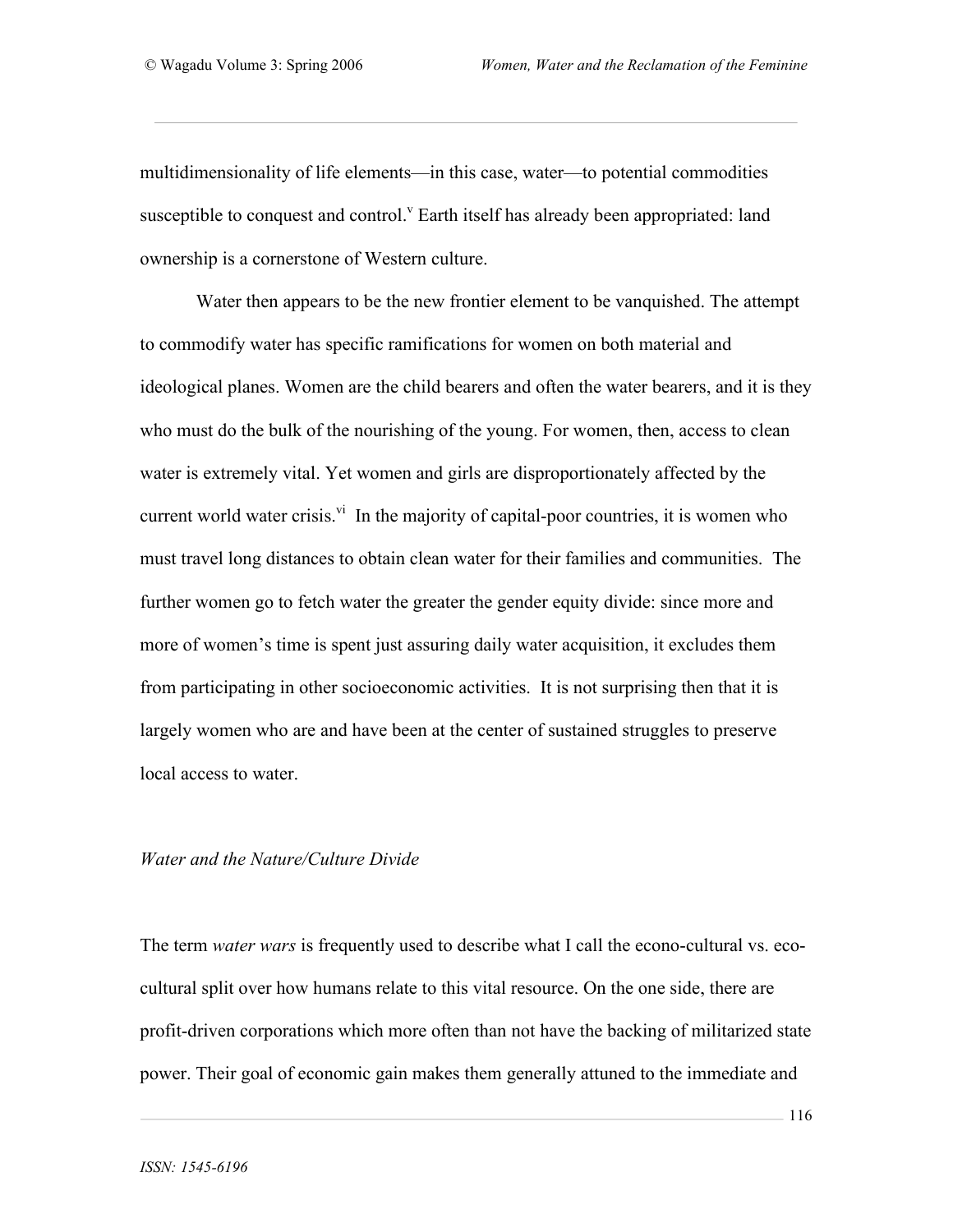visible. On the other, there are the poor and their allies who desire a (more than) sustainable way of life. Many of these people hold a fierce connection to nature that makes them more attentive to what cannot be seen and what is not immediate. A necessary, albeit not always articulated or wholly recognized, yet also sometimes cynically intended requirement of capitalist advancement is that of cutting the bonds material and ideological—between humans and nature. If this severance is accomplished, the single most important source of people's resistance to imposed development is potentially undermined.

Ecofeminist theorists such as Vandana Shiva and Carolyn Merchant are among the first to clearly articulate how the subjugation and colonization of peoples across the globe had its base in wresting them from their relation to nature. As Shiva states in her landmark work *Staying Alive: Women, Ecology and Development,*

Throughout the world, the colonization of diverse peoples was, at its root, a forced subjugation of ecological concepts of nature and of the Earth as the repository of all forms, latencies and powers of creation, the ground and cause of the world.<sup>vii</sup>

Merchant, too, affirms that the domination of women is concomitant with the containment of nature and that a "nature-culture dualism is a key factor in Western Civilization's advance at the expense of nature."<sup>viii</sup> Both Shiva and Merchant write of the divide between instrumentalist reductionist knowledge that has come to view Earth and all it contains as resources for 'man' to make use of. Integrated aspects of nature such as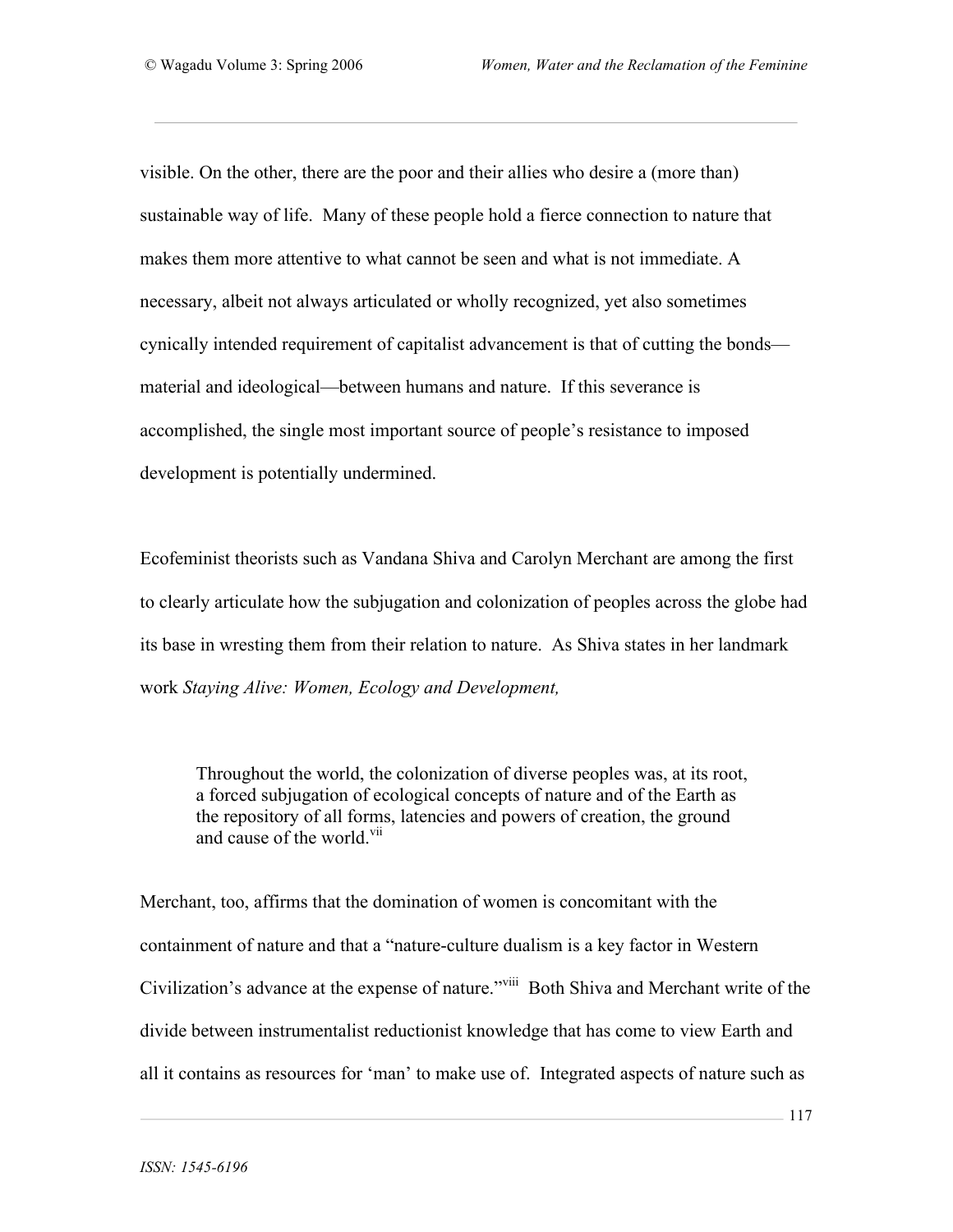water are then reduced to separate and isolatable commodities. This reduction is made possible by the market-driven need to compartmentalize and fragment life systems into delineated categorizations that then privilege disconnection over integration, while increasing environmental vulnerability and dependency. The rejection of a holistic perspective is the result of centuries of Western intellectual thought that culminates in the Scientific Revolution and the accompanying European market-based economic system of ownership and commodification.<sup>ix</sup> Ideologically, this shift also parallels the rise of Christianity and its association with the nation-state, which deemed pagan practices such as water worship heretical and persecuted those who practiced veneration of nature.  $x \in \mathbb{R}$  In the resulting paradigm the vibrancy, wholeness and (un)predictability of nature is turned around, such that nature is perceived as passive, needing to be dominated, and valued only in terms of monetary promise and instrumentalist usage. The irony of all this is that epistemological claims for denouncing nature use *nature* linguistically, deeming human dominion as part of "natural processes" and the "natural order" of things.

The uprooting of Earth-centered ways of relating to nature has had particular impact on women, since in both Western and non-Western cultures the natural world was characteristically understood as feminine.<sup>xi</sup> When there is under emphasis of the feminine, as in the current economic and ecological crises we face, the balance of nature is threatened, and thus so is civilization itself. The privileging of the masculine creates and maintains an imbalance of forces and structurally lends itself to reproducing external power relations of dominance and control. What feminists have come to define as the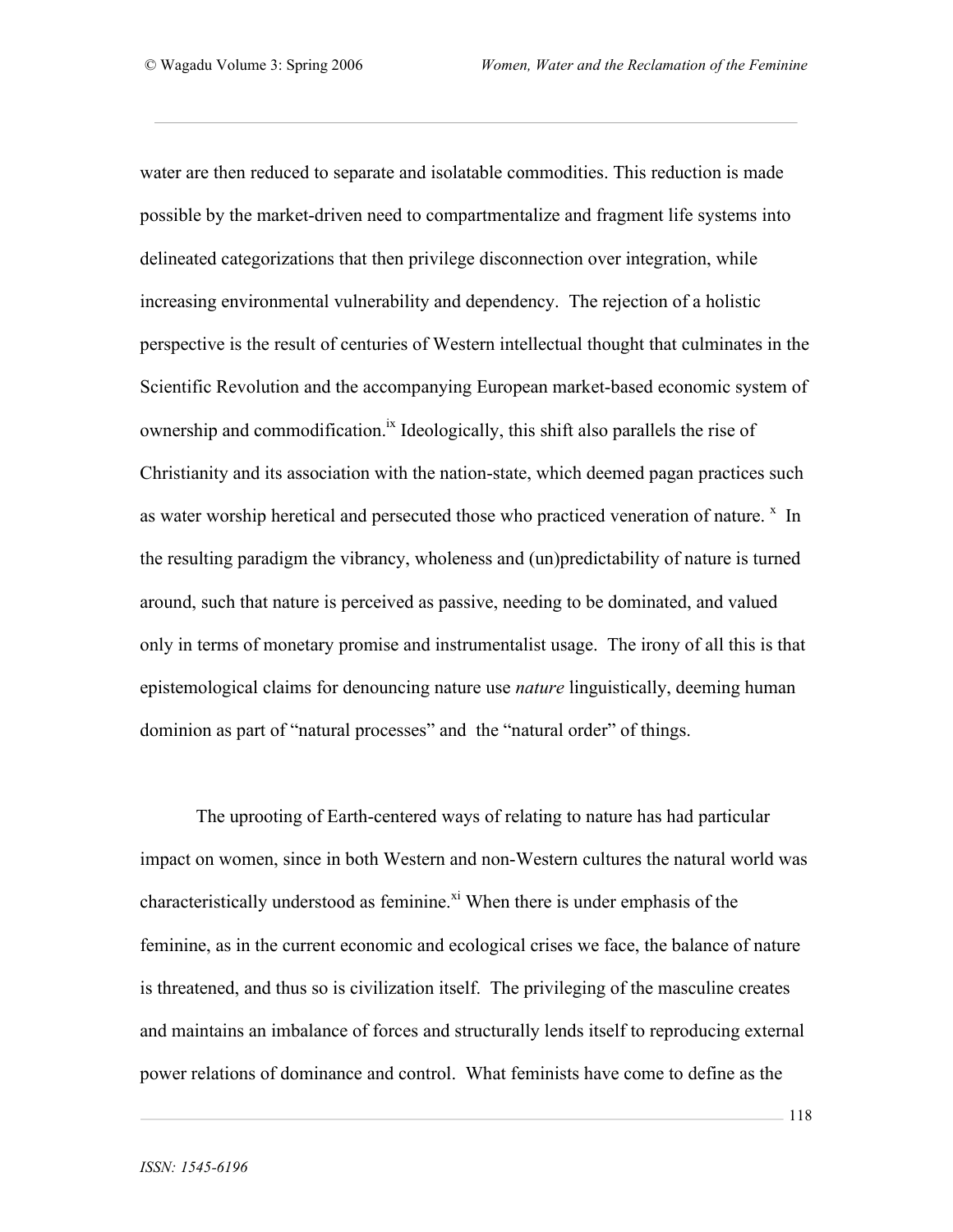cornerstone of patriarchal thought—"power over"—runs seemingly deep having had nearly full rein for centuries. Along with 'power over' responses, aggression, competition, and violence have been privileged. And on top of that, there seems to be no alternative way of conceptualizing human interaction. Women have not been wholly immune to this Western ideological transformation. The most obvious example of their involvement is the reification of women in mass cultural representation and the complicity of some, who buy into their own reification (in the Marxian sense) for immediate gain, despite the long-term consequences.

Yet resistance to these imposed profit-driven econo-cultural models has also been globalized and is becoming increasingly felt: Chiapas, Mexico; Cochabamba, Bolivia; the late twentieth century Chipko movement in India; the Partnership for Onondaga Creek and its support of the Haudenosaunee (Onondaga) Land Claim in the state of New York; the work of Wangari Mathai and the Green Belt Movement; and the Small Farmers Movements in Latin America where women are increasingly the major sustainers of the movement are just a handful of the contemporary and on-going water and environmental movements occurring around the world. They are examples not only of how women are at the forefront of these oppositional actions but underscore women's particular relationship to water: these eco-cultural movements gain their power from a profound understanding and valuing of nature and the life resource of water, not for immediate gain but for future generations, which in turn is reflected in stories and myth passed down through generations. Moreover, they give witness to the fact that capitalist advance has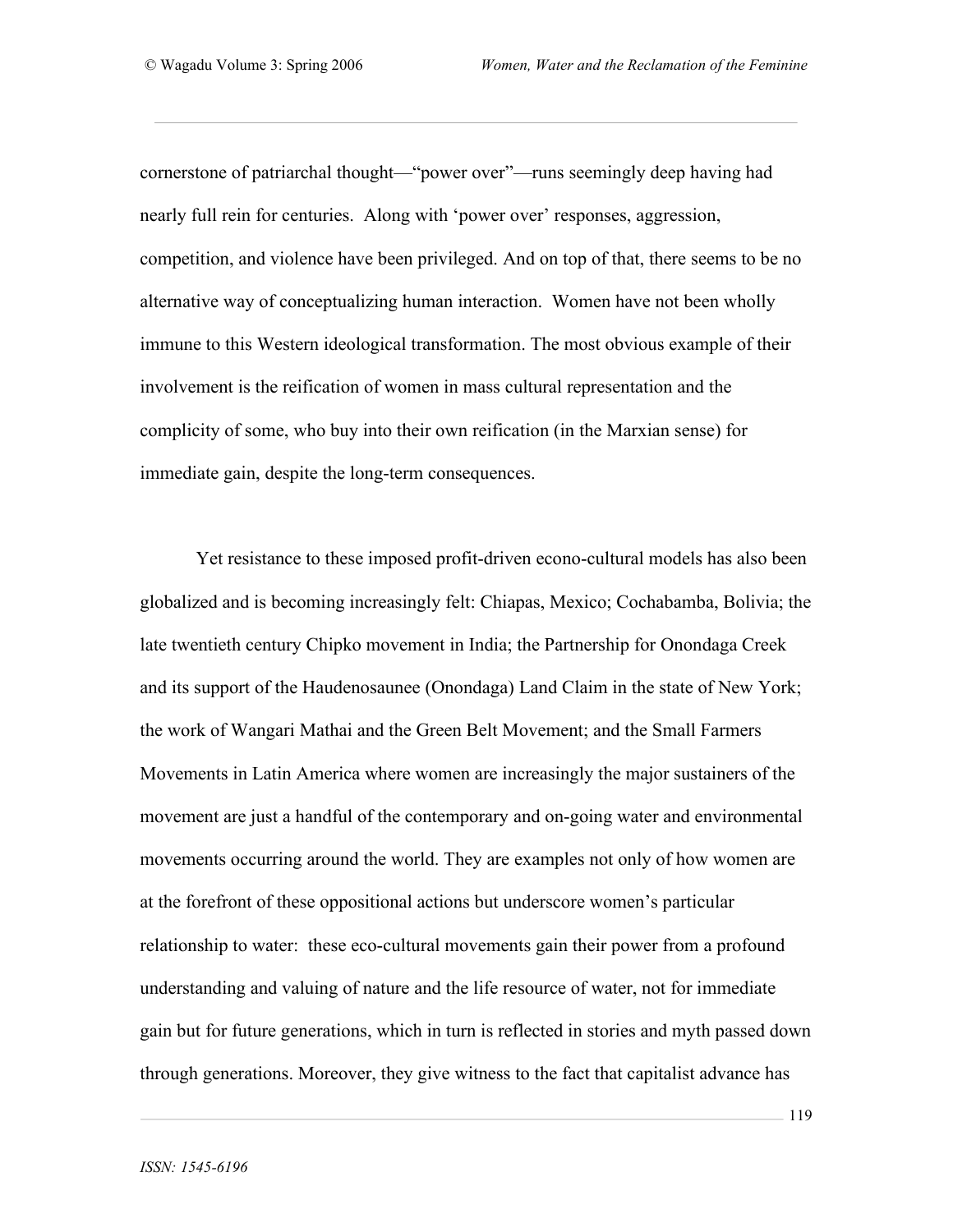on the one hand not managed to fully wrest nature-dependent peoples from their environments, yet on the other has acutely compromised that relation, leaving millions in life-threatening conditions.

#### *Water- and Earth-Centered Cultures*

Before we discuss these movements specifically, let us first take a look at the resource of water itself, how Earth-centered peoples have come to define and understand it, and why they will never cease defending it.

Life gathers around water and water creates the circumstances for life to gather. Human, plant and animal life seek out water. Without water living things die. Over time water can change everything, while water itself is the ultimate "shape shifter" in its varying forms of vapor, liquid, and ice. Water is visible and invisible. It moves in all directions around the globe— north, south, east, west—through the atmosphere and beyond the planet into the universe. William Marks, in his recent book *The Holy Order* of Water, asserts that water is even present in molecular form on the Sun.<sup>xii</sup> Water represents the need for balance among life forces. Too much or too little of it can kill; blocked and stagnant it becomes polluted and harmful; flowing and filtered it refreshes and gives life. Water's essential nature therefore is to move and change. It is the quintessential symbol for regeneration and birth and has deep meaning for the oneness of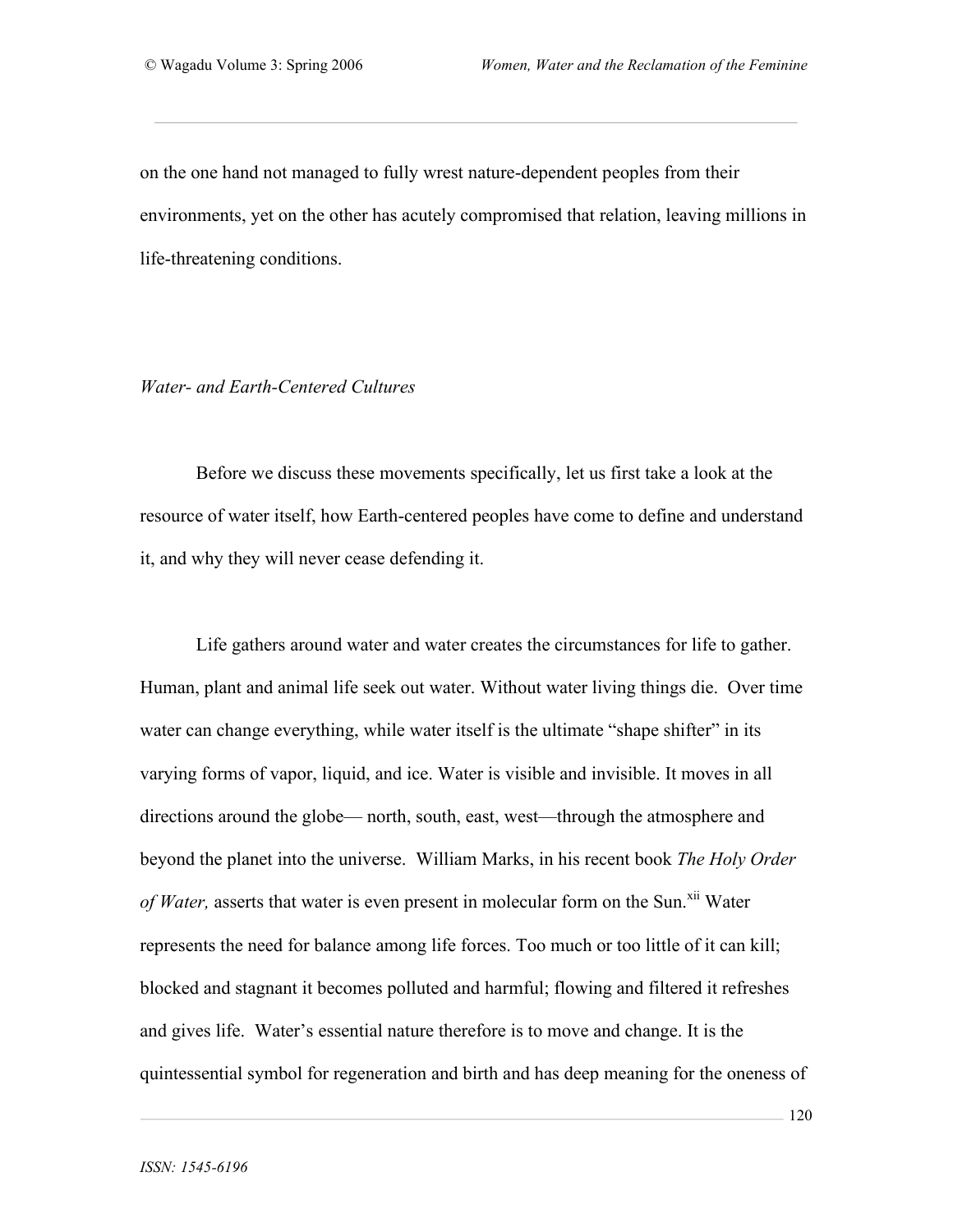all creation. It is a force far stronger than humanity—as seen in the recent unprecedented number and force of hurricanes in the West and the tsunami in the East. Given water's power, ubiquity and force it is not surprising that it is a central component of myth and legend and an object of both veneration and fear. Water has no particular form, yet creates forms to which it adheres and is nameable (river, lake, ocean); therefore it also indicates indifferentiation.<sup>xiii</sup> In effect, water brilliantly signifies the polar opposite of the fragmentation of one-dimensional thought. It is therefore an apt metaphor, for example, for resistance to the reified stagnancy that characterizes corporate models of efficiency and standardization.

Many authors have argued that ancient cultures' cumulative history of observation of nature and their struggle for survival allowed them to come to insightful conclusions about nature<sup>xiv</sup>— this is certainly the case with water. The sculpture and painting of previous civilizations, for instance, reveal the profound understanding that early peoples had of the fundamental significance and power of vortex energy associated with water as a symbol of the generative force of nature. The visual symbol of vortex energy is the spiral, and it is one of the earliest and most common abstract symbols found in the ancient art of most civilizations throughout the world. William Marks proposes that the vortex energy inherent in water may be the origin of life as it may provide the impetus for creation.<sup>xv</sup> The spiral's original referent of water energy and generative movement has extended to become a fundamental sign that takes on multiple cultural and linguistic meanings in both ancient and modern societies: it at once represents the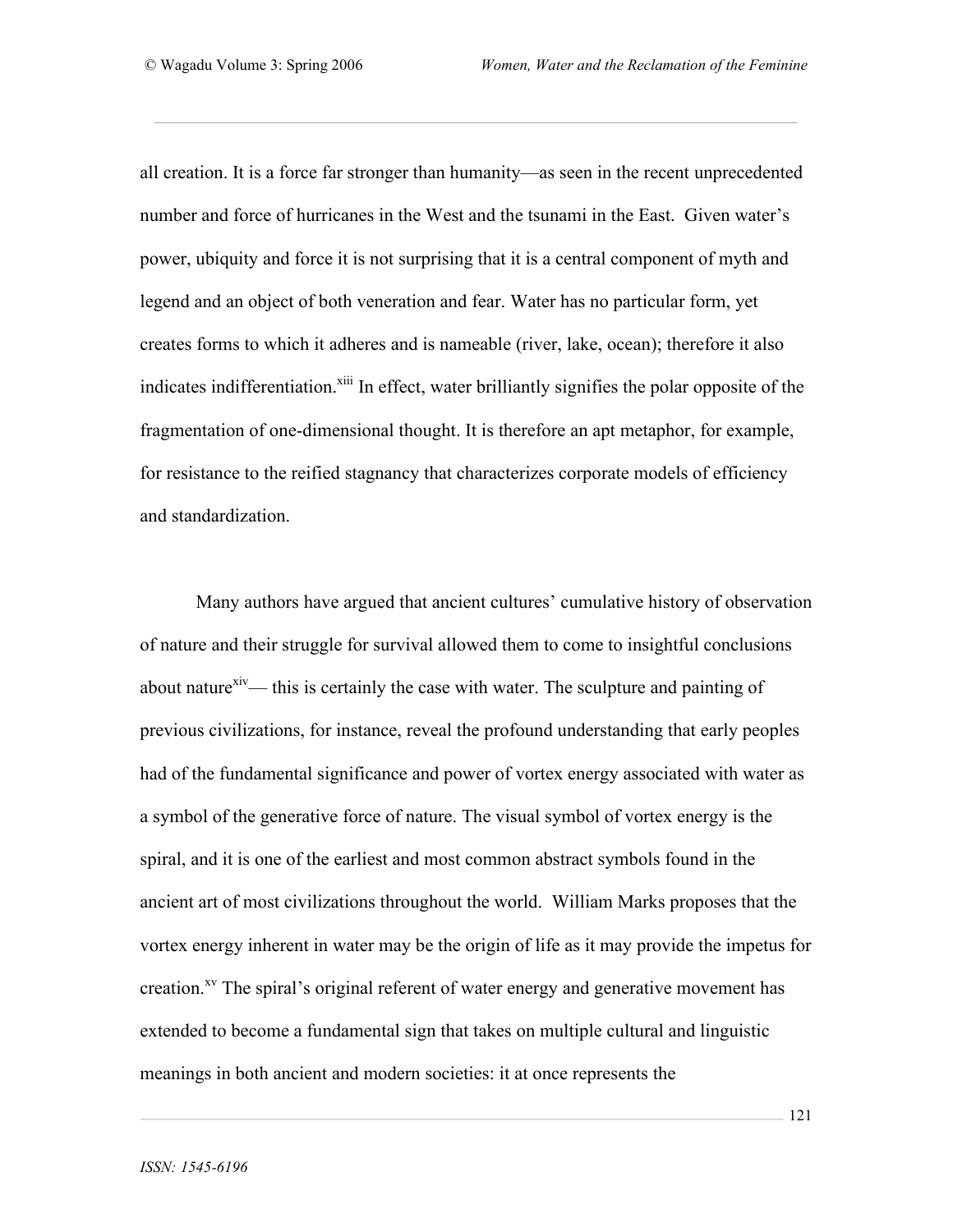interconnectedness of all things; the cycle of birth, life, death and return; the movement between the material world and the underworld. Modern cultures know that DNA strands, the fundamental entity of life itself takes a spiral shape. Thus the repeated appearance of the spiral in the artistic expression of first cultures reveals their profound understanding of the forces of the natural world.

The experiential knowledge of traditional peoples has its expression in oral histories passed down generation after generation. Modern science tends to dismiss this type of ancient knowledge, relegating it to myth. $xvi$  Trinh T. Minh-ha's ground-breaking text *Woman, Native, Other* forcefully critiques the privileging of scientific method, which, for Minh-ha departs from the integrative cyclical unity of birth, death and return, particularly because of the absence of a dialogical model in such a paradigm:

The question "what is oral tradition?" is a question-answer that needs no answer at all… For "oral" and "written" or "written" vs. "oral" are notions that have been as heavily invested as the notions of "true" and "false" have always been.<sup>xvii</sup>

What Minh-ha terms the 'myth of mythologies' must be acknowledged when analyzing native people's knowledge of nature, i.e., that 'myth' (orality) and 'fact' (writing) should not be opposed or hierarchized, as all too often happens when stories are altered and translated from one form of communication to the next. She emphasizes that when e experiential knowledge is translated into story or legend, that is a process of transmutation necessarily outside of a 'scientific' rendering. Yet at the same time, it is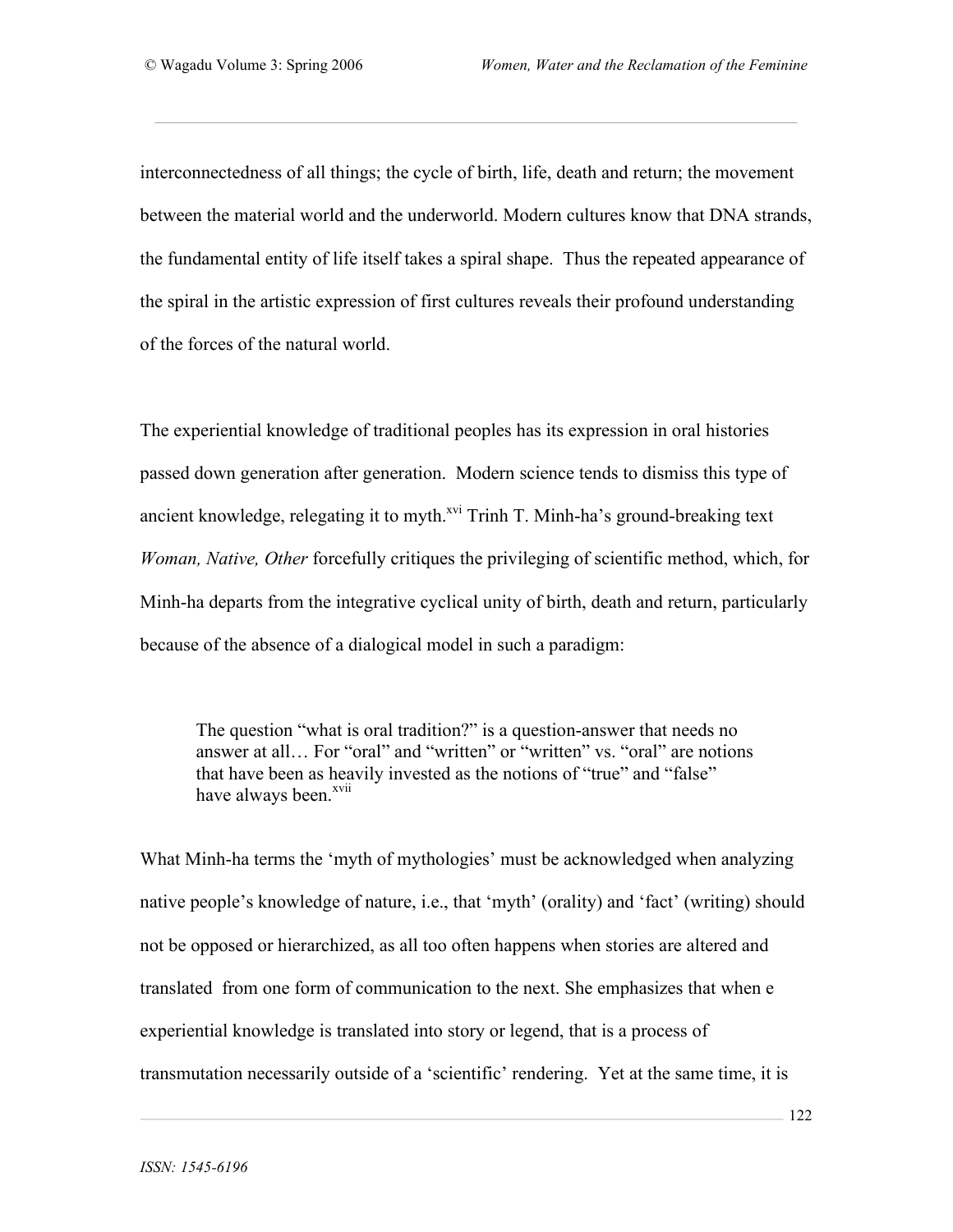not wholly at odds with the scientific method. After all, science itself is based on observation, though it tends to be mediated by an underlying acceptance of nature as separate and apart from humans. Many scientific studies therefore are somewhat artificial in that they isolate certain factors, include some while excluding others, in order to discover particular characteristics or to collect data on one specific hypothesis. Conclusions based on this mode of observation then often tend not to hold as definitive truths. While a binary way of conceiving the world underlies Western scientific processes, the oral traditions of first peoples observe nature in relation to itself—people and nature on the same plane, integrally and holistically related to each other. Accordingly, traditional cultures learned and continue to learn from water—from watching, observing, and understanding the deep relationship that humans and all life have to this vital substance.

Observation on an even plane with nature fosters creativity and imagination. By anthropomorphizing the natural order one may gain a deeper understanding of humanity's relation to nature; translating nature's 'language' into humanity's language. This is why for Minh-ha, orally transmitted stories are at once ever-changing and the same; like water, then, they are *subversive*, in that they cannot be entirely fixed and predetermined. They are variable and thus provide a power to transgress on a more generalized level—say against corporate intervention.

Interestingly, Minh-ha asserts that storytelling itself is connected to water in a poeticized, metaphorical and feminized way. The storyteller, like water, defies categorization and is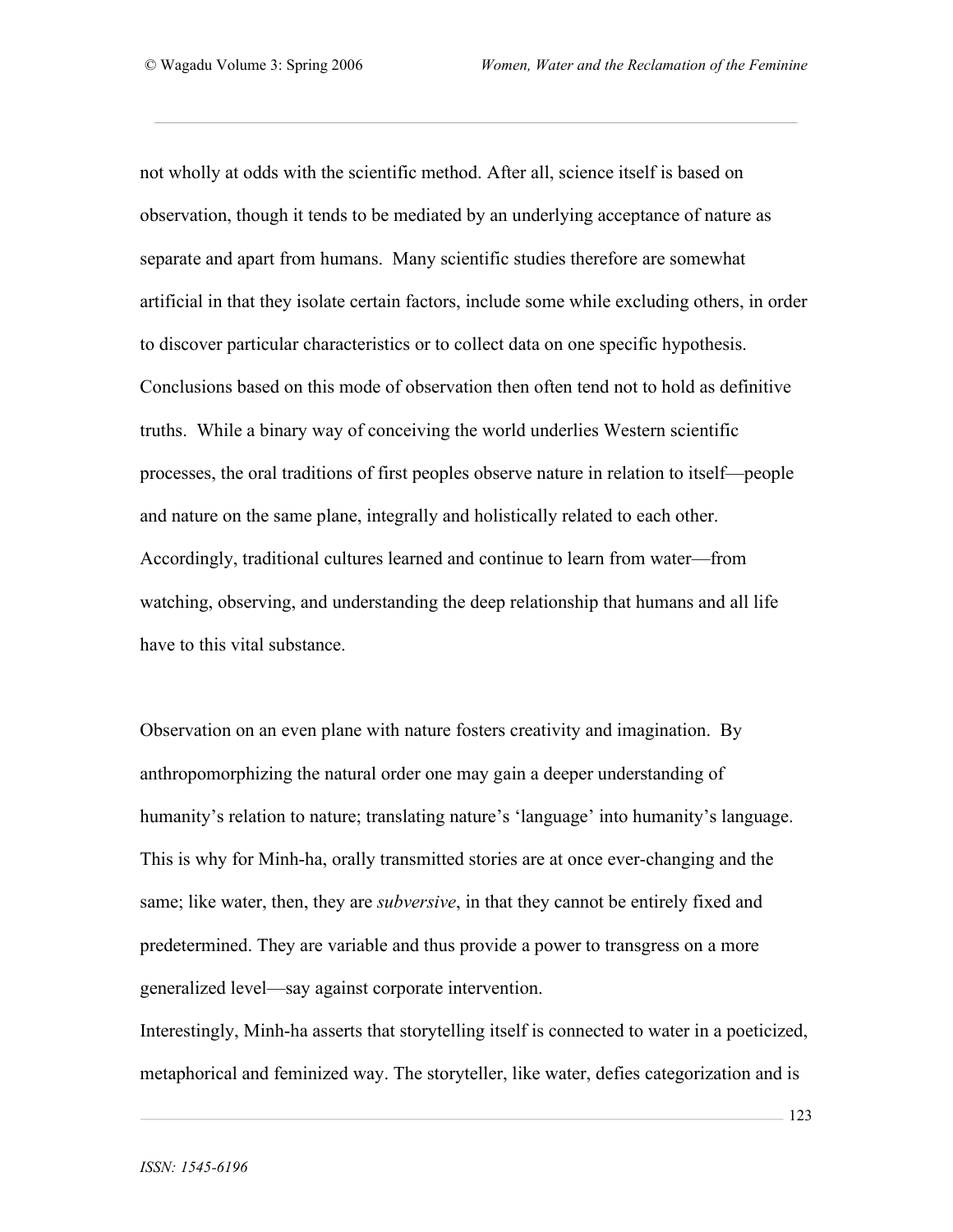simultaneously all-encompassing; having great power and deep wisdom of the universe she is venerated and is given a privileged position in the community:

Humidity, receptivity, fecundity. Her ([the storyteller's) speech is seen, heard, smelled, tasted, and touched. Great Mother is the goddess of all waters, the protectress of women and of childbearing, the unweary sentient hearer, the healer *and also the bringer of diseases*. (my emphasis)<sup>xviii</sup>

Minh-ha's critique of binary thought parallels first people's understanding of how the world works —there is no duality, but rather constant striving toward balance of multiple forces. In her description, the feminized speech of the storyteller is perceptibly linked in natural progression with the Great Mother, who in turn watches over women and reigns over all waters.

Water's enigmatic and life and death-giving properties associated with the feminine are also echoed in Gaston Bachelard's well-known essay *Water and Dreams,* where he, like Minh-ha, compares the poetic imagination to the maternal and thus to water:

The poetic imagination nearly always attributes feminine characteristics to water… how profoundly maternal the waters are. Water swells seeds and causes springs to gush forth… The spring is an irresistible birth, a continuous birth. $\frac{xx}{xx}$ 

The trinity of women, water and words that Minh-ha asserts for African knowledge systems and that Bachelard asserts as necessary elements of artistic creation also holds true in Asian traditions and in the cosmologies of the Americas where water-defined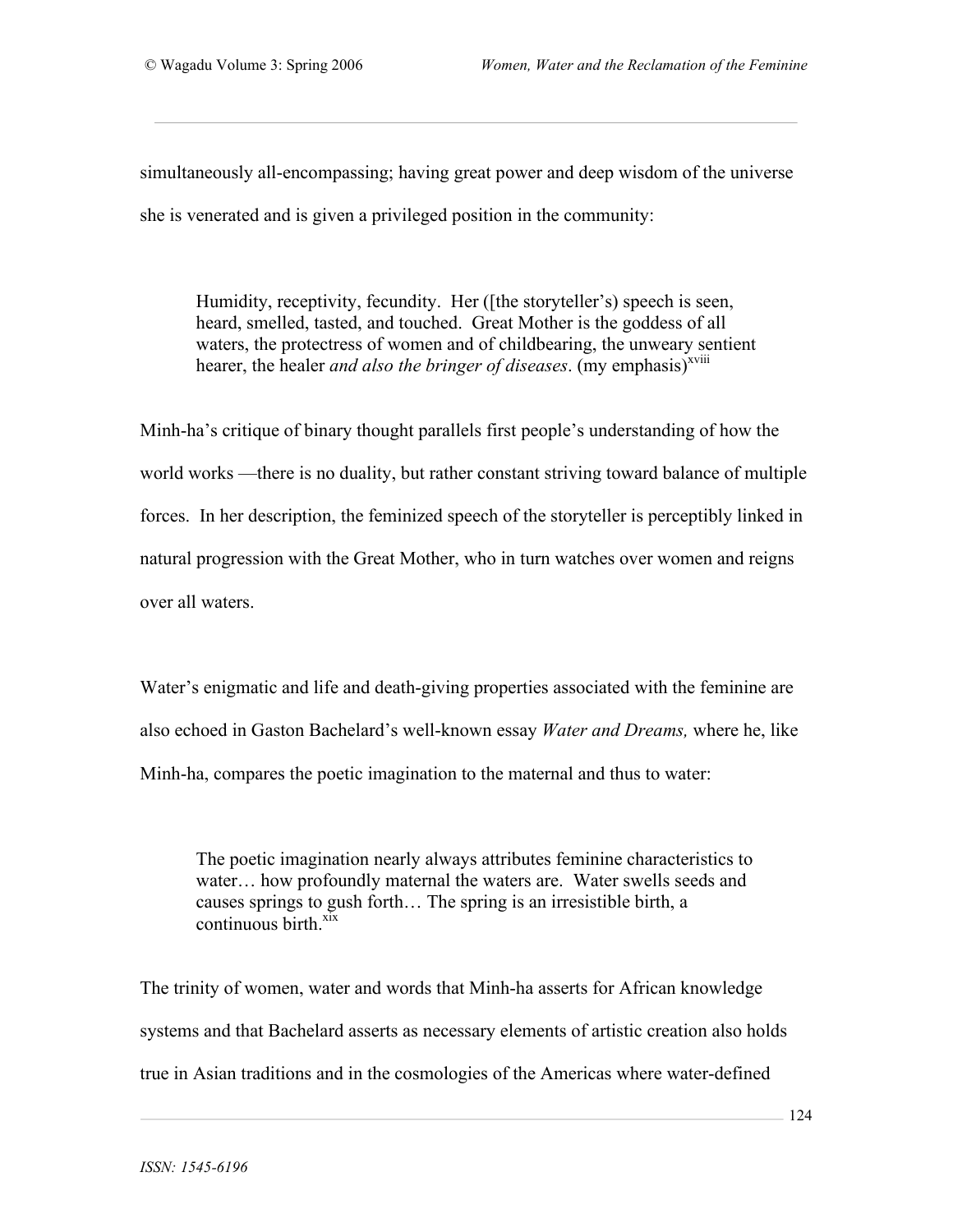deities generally are feminine, or exhibit traits associated with the feminine (more on this later). Water as what Toril Moi calls "the feminine element *par excellence"xx* has also been acknowledged by feminist spirituality movements in the West in religions such as Wicca and in pagan revival. It also corresponds to linguistic analyses of French feminist theorists like Helene Cixous, who uses water metaphors to elucidate gender difference in relation to language. Specifically, she examines how water as a feminine element impacts how women many enter into the symbolic order of language.<sup>xxi</sup>

#### *The Chipko Movement*

Indian cosmology provides another example of the many cultures where women and the life-giving power of water are intertwined and for which human and the natural are not binary opposites, but integrally related. The accepted wisdom of Indian thought, premised upon observation of reality which, to repeat, in traditional cultures is contextualized in nature, has lead to sustainable ways of living with, not against, the natural environment. According to Vandana Shiva, in Indian thought the fundamental source of life is movement, built upon the play of opposite forces that define the universe, and which is brought forth by *Shakti*, the dynamic primordial energy from which all existence comes.<sup>xxii</sup> Shakti's power in turn is revealed and expressed in nature or in *Prakriti* – whose 'nature' encompasses constant movement, action, and multiplicity. Both *Prakriti* and *Shakti* are part of the feminine principle of the universe—the source of all things. Shiva asserts that this understanding of the natural world is a given feature of both sacred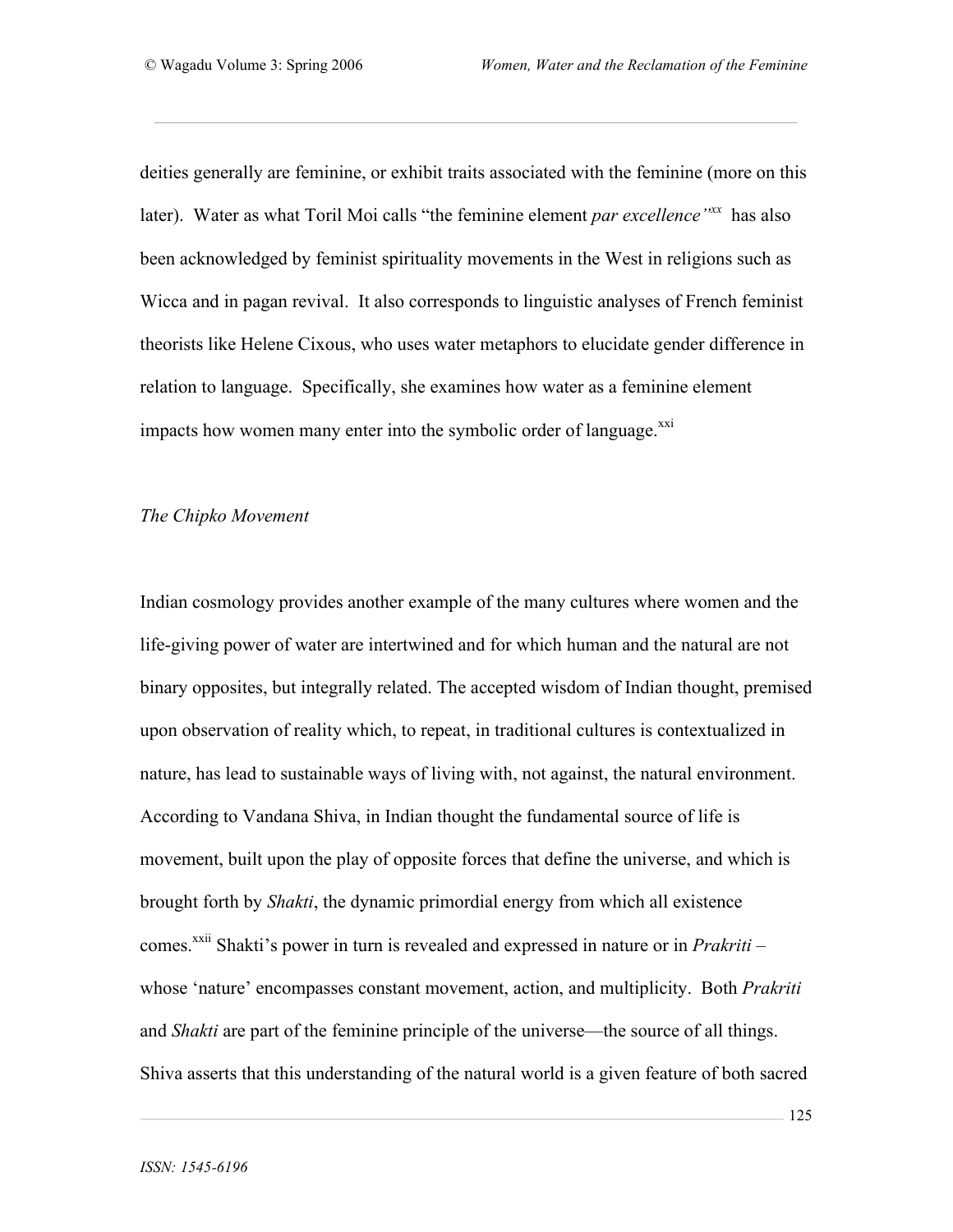and secular traditions, and is a central principle of daily life—a fact that may be hard for Western minds to grasp.<sup>xxiii</sup> Interestingly, the primordial energy of *Shakti* as manifested in active nature (*Prakriti*) parallels the vortex energy that Western science is coming to define as the essence of all life, i.e., what provides water with its mysterious and uncanny ability and power to create and destroy. <sup>xxiv</sup> However, that all life arises from the feminine principle must be understood in the context of a tradition that acknowledges the interdependency and connectedness of all things-—i.e., that within Indian cosmology there is not necessarily separateness in the dualism, but rather there is dialectical relation between masculine and feminine forces of nature (an aspect that we will see in AfroCuban Santería, discussed further on). This basic point can be illustrated by considering the myriad names by which the great Ganges River is known: Shiva cites no less than 108 names for the river. Most of these names refer to female goddesses or aspects associated with the feminine (purity, unevolved, mountain daughter, etc.), xxv yet masculine traits are also attributed to the river. What Shiva, like other feminist theorists, reiterates is that the under emphasis on, and the undermining of, the feminine in the patriarchal period (which in the case of India comes full force with colonization), is key to comprehending the current environmental crisis we face. The loss of the feminine principle, which for Indian cosmology is the source from which all else springs, creates an imbalance and privileging that has severe consequences for humanity and for all life, as the one-dimensional model wills out on the side of (ultimate) destruction.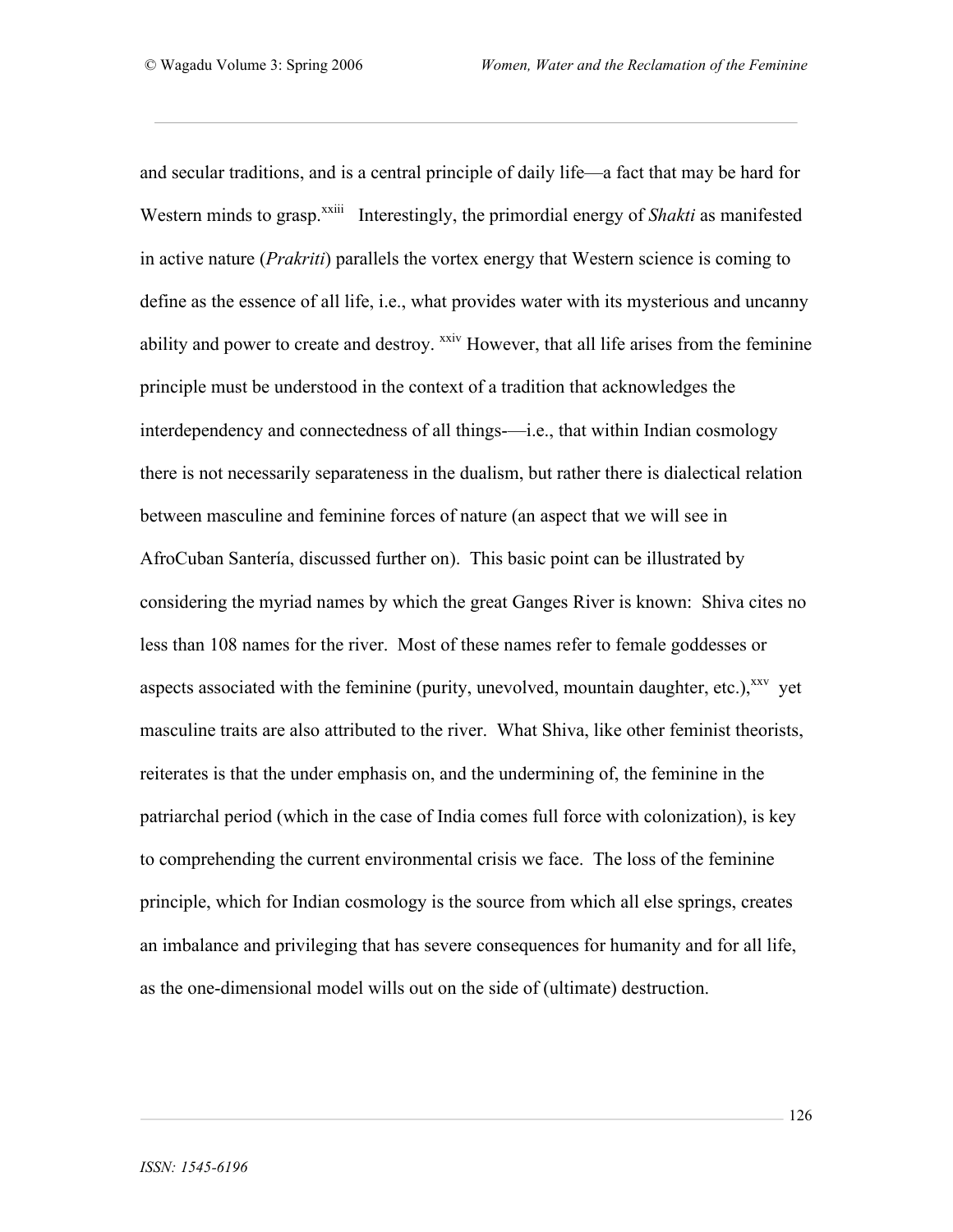Shiva argues that traditional Indian culture does not compartmentalize water out of its relation to other natural systems. In the cycle of life, for instance, the forest is as essential as water. Trees draw rain and are in turn sustained by the rains. The forest, worshiped as *Aranyani*, a feminine goddess and part of the concept of Earth Mother, is akin to water: water and forest work in reciprocal relation. An integral source of fertility and sustenance, the forest provides the means by which water is filtered, cleansed and kept plentiful and at bay. Trees are the conduits and holders of life-giving water, preventing desertification and drought while protecting living beings from the ravages of storms and floods. They also, in a healthy ecosystem, provide food, shelter and fuel to millions of human beings.

The struggle to protect the forests from the economic encroachment and mismanagement led to the Chipko environmental movement of the 1970s—a struggle viewed by many to be the first modern ecofeminist movement. However, the women-led Chipko movement had its precedence in India three hundred years before when women, led by Amrita Devi, gave their lives to preserve their revered *khejri* tree.<sup>xxvi</sup> This sacrifice in turn influenced Ghandian disciples Mira and Sarala Behn's work to save the forests in the 1940s and 1950s. The Chipko forest movement's de-centered and adaptable characteristics led to its success. In an often-times improvised and highly local chain of events, the Chipko people of the Himalayas literally laid their lives on the line to wrest the remaining and degraded forests out of the hands of timber companies that saw only wood for sale and instantaneous monetary gain. The Chipko women knew that decades of degradation and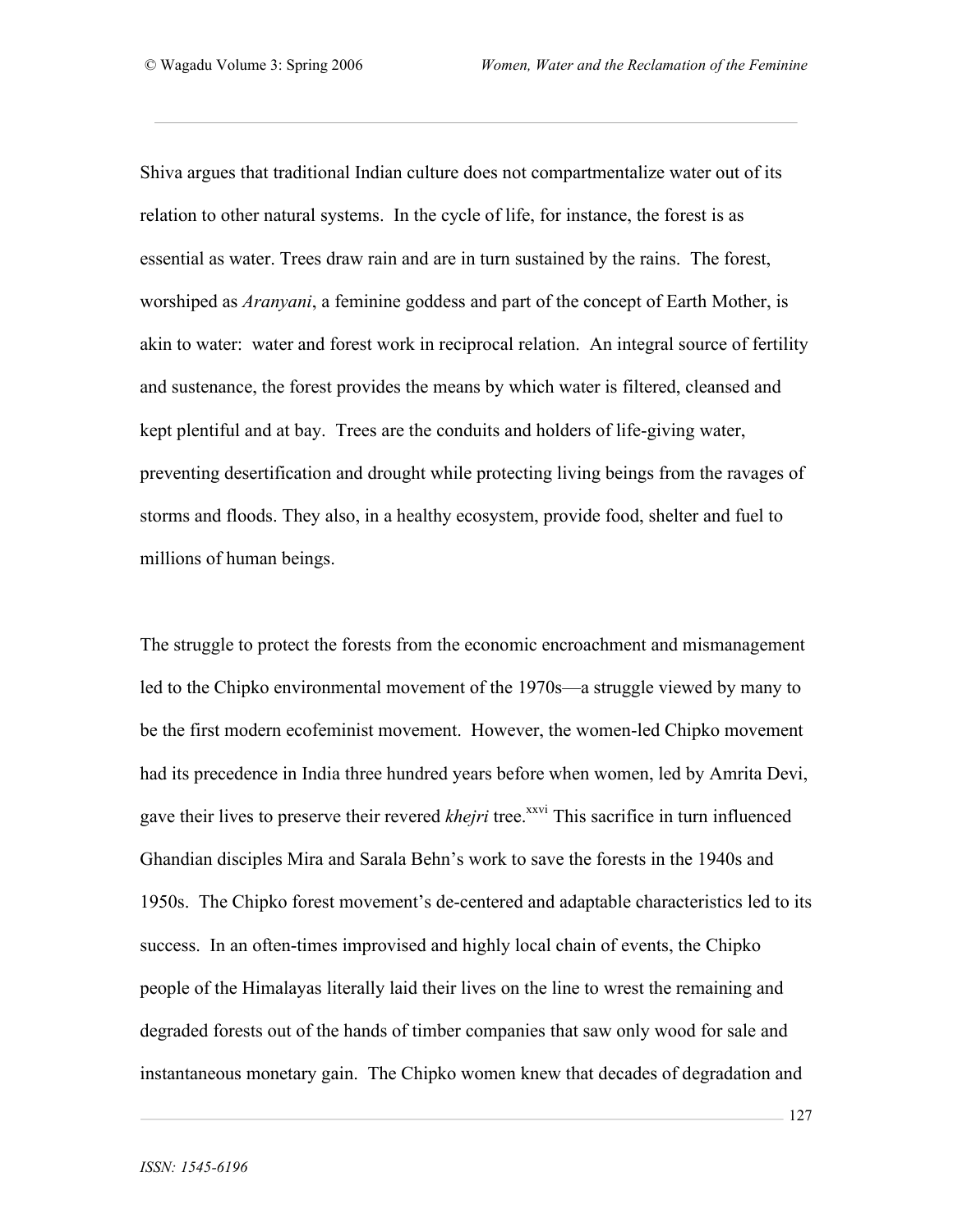128

loss of the forest meant their own impoverishment, and ultimately the end of their capacity to sustain themselves locally and harmoniously. In response to the use-oriented mindset of tree farm managers, Chipko activists created songs and chants. Here is one which concisely and beautifully emphasizes the life-sustaining capacity of trees while also simply testifying to the activists' knowledge of their own environment:

*What do the forests bear? Soil, water and pure air, Soil, water and pure air,* Sustain the earth and all she bears. <sup>xxvii</sup>

The exchanges cited by Shiva between the ostensible scientific specialists and village women who knew the forest in different and perhaps even more complex ways points once again to the nature/culture divide that extends to the water issue at hand. Interestingly (though not surprisingly), Shiva points out that while women en masse were at the vanguard of the movement to stop corporate encroachment upon their territory,<sup>xxviii</sup> at the same time there was a perception that a few men spearheaded the movement.<sup>xxix</sup> Women's central role in the Chipko actions was overlooked as masculinist media models relied on the one, the hero, a single entity toward which to turn. The same is true with what happened in the more recent water wars of Bolivia—when the coalition opposed to water privatization in Bolivia known as *La Co-ordinadora* came up against the Bechtel subsidiary "Aguas de Tunari" that tried to privatize the Bolivian water system. The Bolivian struggle over who controls the water supply too was (and continues to be) largely led and organized by women, yet their integral role is often downplayed because of one man being identified with the movement.<sup>xxx</sup> But it was precisely because of the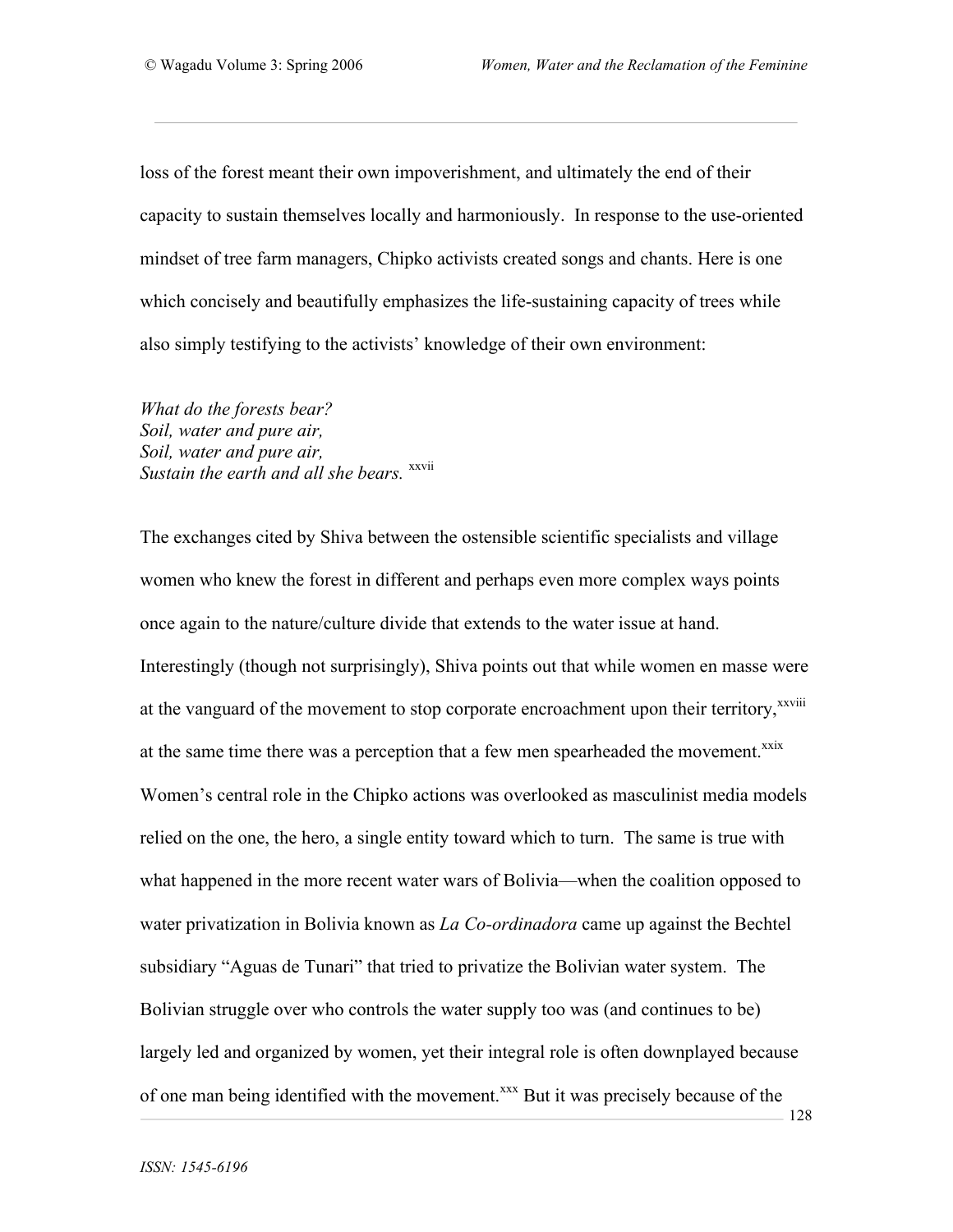many women involved at all levels of participation that movement was sustained and successful. It took, in fact, many leaders to successfully fight against Bechtel, in the case of Bolivia, and the preservation of the forest, in the case of Chipko. <sup>xxxi</sup> Likewise, the invisibility of women's crucial participation in social change also parallels water's invisibility—the work water does *underground* is too often overlooked, yet essential for comprehending the web of life, made strong in its unity, made vulnerable when fragmented.<sup>xxxii</sup>

#### *Water and the Feminine in las Américas*

In the Americas we see the feminine principle at work in its close association with water. Pre-Colombian mythology holds many examples of the close correlation between water and the feminine, both in goddess representations and in terms of the pre-creation of the world. When interpreting the role and function of the goddess in ancient civilizations however, it is important to recognize that what we know of them comes to us primarily, if not exclusively, through translation and re-interpretations of Codices and other accounts by European chroniclers of non-Western cultures. The multiple manifestations and identities of many of the gods and goddesses have thus been filtered through linear thought models and a monotheistic belief system. That said, an important goddess figure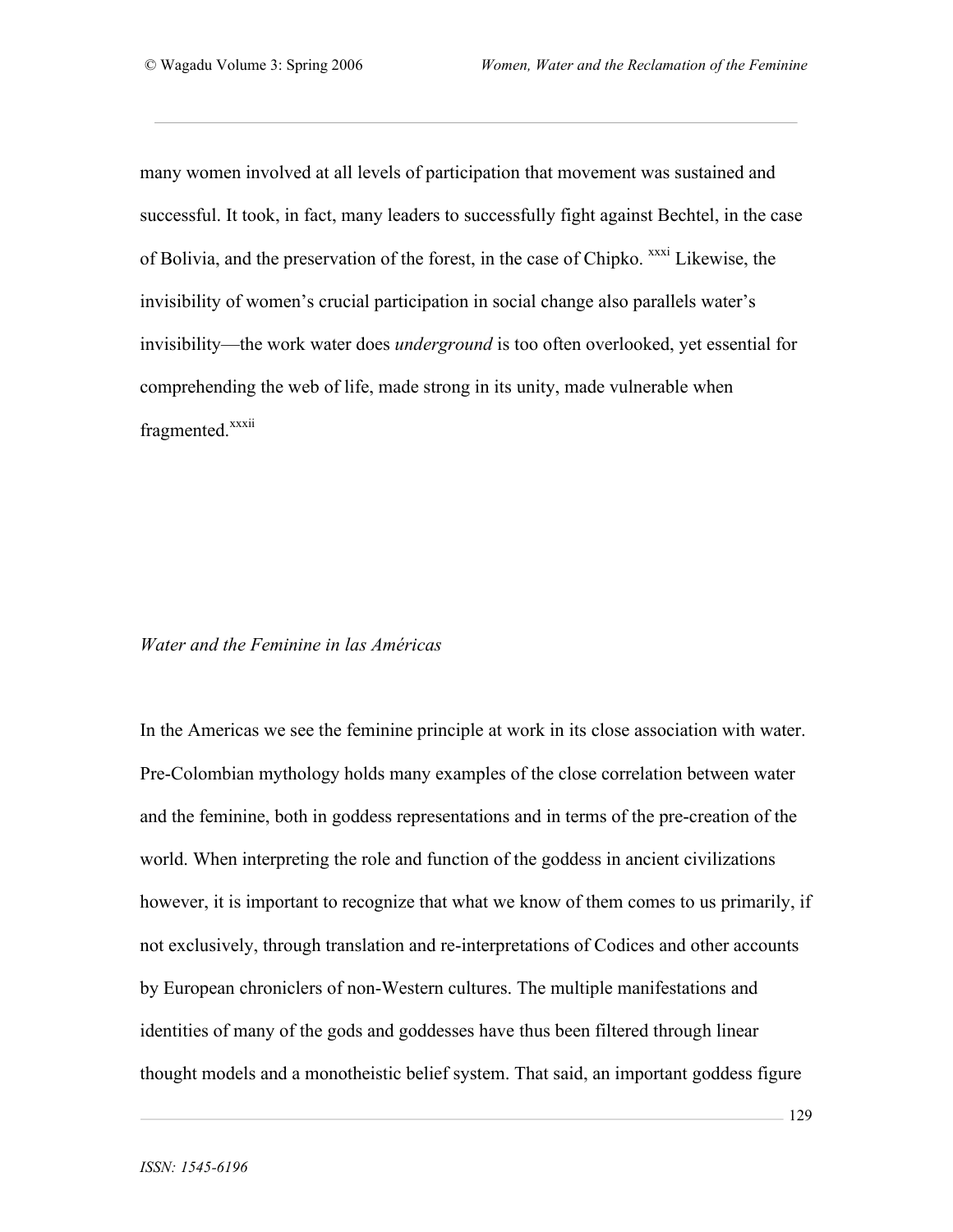of Aztec religion is *Chalchiuhcueye* (She of the Jade Skirt). *Chalchiuhcueye* is the goddess of lakes and streams—she who gives and returns life, but who can also take it away. Consistent with the dualistic nature of Aztec cosmology in which survival is a dance and struggle among opposing forces, this goddess of water also represents capriciousness and changeability of earthly existence. In one depiction of her in the Mesoamerican codices, she is shown with water gushing from her. The water carries people and objects in its wake. The enormity of the 4th Century A.D. statue dedicated to her and found at the Pyramid of the Moon at the sacred and mysterious Mesoamerican site, Teotihuacán, underscores the importance of this goddess, just as her original location at the base of the Pyramid of the Moon<sup>xxxiii</sup> emphasizes her association with the feminine forces of nature. Spanish missionary and chronicler Fr. Bernardino de Sahagún's oftencited study of Aztec rites and customs, *Historia General de las cosas de la Nueva España,* details how *Chalchiuhcueye* is invoked as a life giver and promoter of diligence and hard work in the traditional nahua (Aztec) birthing ceremony in which water played a central role. As the midwife or Ticitl invoked *Chalchiuhcueye,* she would place drops of water in the mouth and on the chest of the newborn, assuring the infant that it would live in community, and that the water would awaken her, revive her, and make her grow strong. As the Ticitl then bathed the child, she associated the cleansing with green and growth. – This underscored the important connection between the child and nature, with water as the symbolic and real intermediary between the two.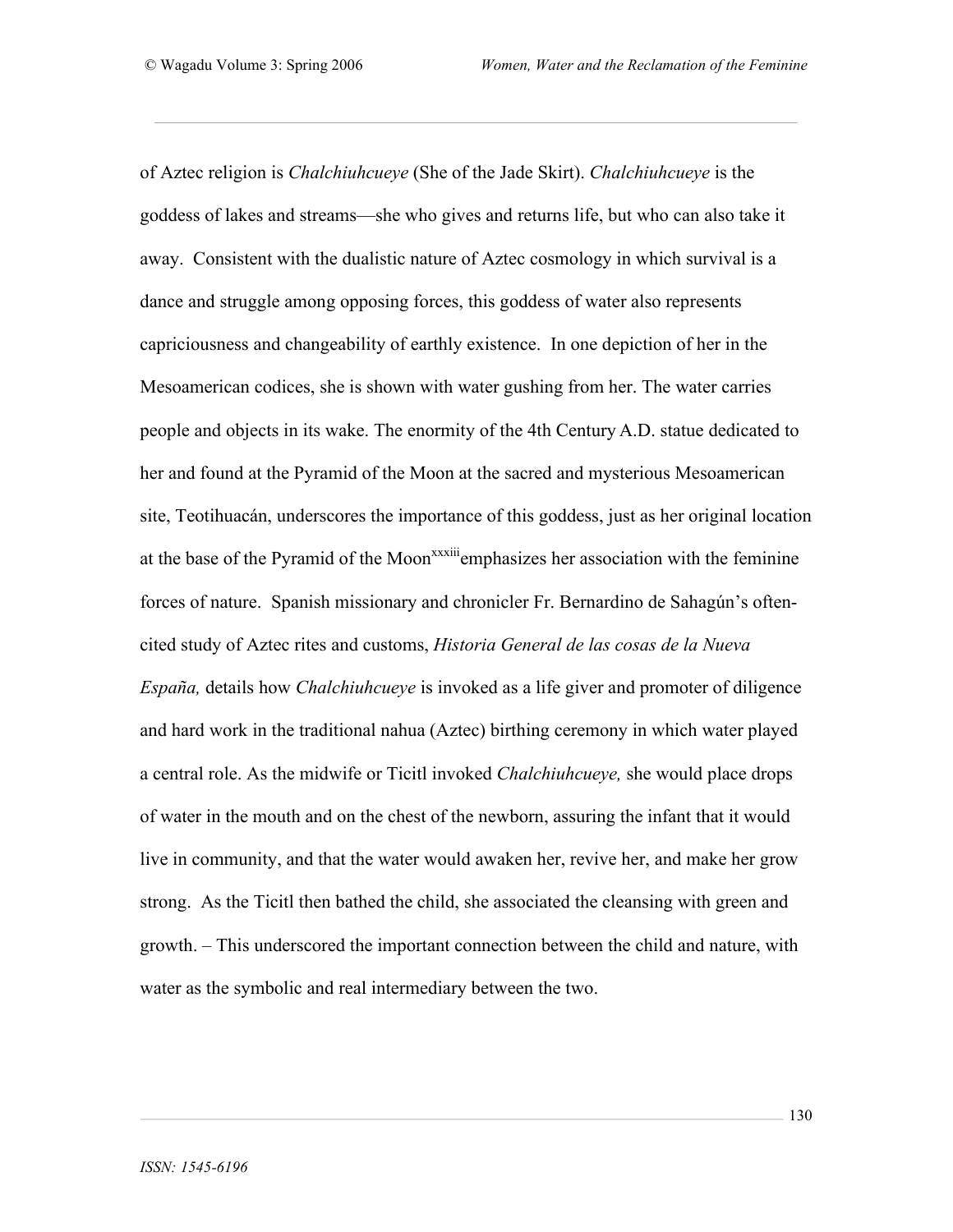Water is also central to the cosmology of the Kogui people who inhabit the unique biosystem of the Sierra Nevada de Santa Marta in northern coastal Colombia. For the Kogui people, what existed first was the sea and darkness—the sea was everything and everywhere, and was considered the mother of all things. The poetic rendering of this Kogui concept is so beautiful it is worth quoting here:

First there was the sea. All was dark. There was neither sun nor moon nor people, nor plants or animals. The sea was everywhere. It was the mother. But the sea was not people, nor was it nothing, nor was it anything. She was the spirit of what was to come and she was thought and memory.<sup>xxxiv</sup>

The sea mother concept once again illustrates early peoples' consciousness that anthropomorphizing language is insufficient to describe the essential nature of origins: sea/mother is the closest linguistic rendering of the life force to which the mythic description refers.

The Kogui people are a fiercely independent people and one of the few human societies that have lived and continue to live in relative isolation from modern society. Their existence follows "the Law of the Mother" xxxv in which human life must be in harmony with plant, animal, astrological and all life cycles. Reverence for the Earth is fundamental to their survival, and is manifested by a constant reciprocal interchange between human use of natural resources and the simultaneous replenishing of them: if they take from the Earth, they must give back. As with the Chipko people, the forests (especially as they relate to water) are crucial for Kogui survival. Unfortunately, today the Kogui are threatened by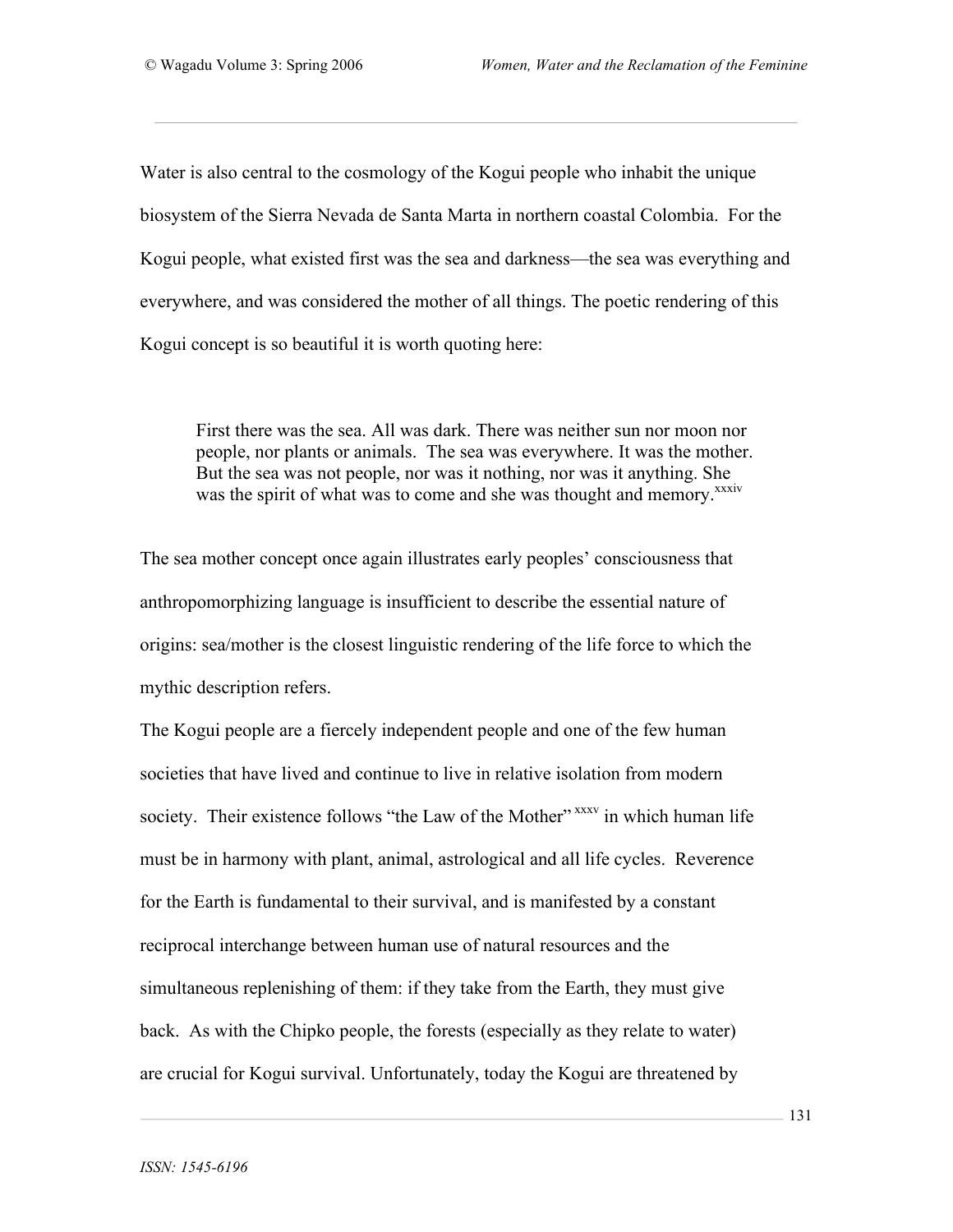the increasing incursion of drug trafficking and logging interests into their sacred lands, and overall degradation of their territory from global warming.<sup>xxxvi</sup> That is why in the 1990s, the Koguis, who are traditionally highly distrustful of outsiders, decided to speak to the world and allowed filmmaker Peter Chrzanowsk to document their message that "mankind is killing the mother."<sup>xxxxvii</sup>:They see the warning signs particularly through water, as in the retreat of glaciers and the loss of water in the Cordillera. And they recognize the impact this change will have on all planet life.

Psychologist and Latina writer Clarissa Pinkola Estés equates creativity with the waters in myth and story that signify the return home—a destination often denied to oppressed cultures and blocked intellects. Referencing Jung, she states, "when the spirit becomes heavy, it turns to water... Therefore the way of the soul ... leads to water."<sup>xxxxviii</sup> The Americas' water-related wild-woman archetype that Estés puts forth is woman as "*Río abajo Río*"—the river beneath the river— a designation that describes both water's visible and invisible trajectories. Estés asserts that the well-known Mexican mythical figure *la llorona,* "the weeping woman," is an aspect of this wild-woman archetype. The story of *la llorona* has gone through several transmutations, but the basic theme that never alters is this: spurned by her wealthy lover with whom she has had two children, a young, poor woman, overcome with emotion, throws the children into the river. Her children drown and she dies of grief. Her spirit, however, continues to cry and search for the children forever. Having killed her children in anguish or rage (depending on the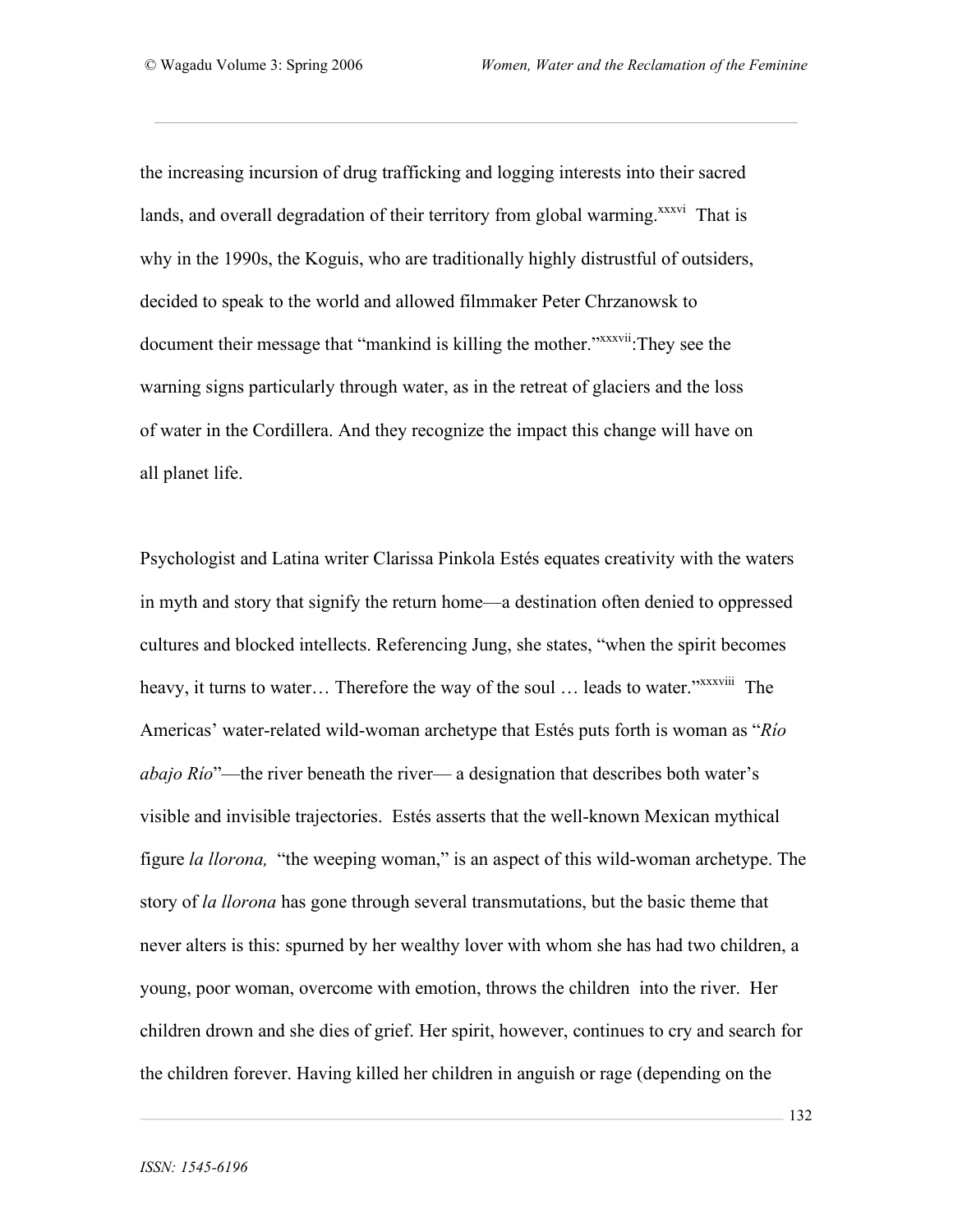version), *la llorona* is the great transgressor, one who has dared to shake the natural order of things, and thus she is to be feared. Misbehaving children or young people who venture out on their own are warned that the *Llorona* will come in the night to get them. She is also the tragic negative side of water—she weeps endlessly, and is forever both connected to and disconnected from the river, the source of life and death.<sup>xxxix</sup> *La llorona* then cannot return home to the water, her unremitting tears a futile symbol of the inability to re-create the river, her essential being eternally lost because the necessary cycle of birth, death and return is not realizable. For Estés a woman can gain access to *Río Abajo Río*, the river beneath the river, by breaking through to her unfathomed creative and imaginative side. She can do this by following intuition and instinct rather than prescribed feminine behaviors. It is her job then to "clean up the river" by responding, beginning and persevering when creativity is stalled, or when exterior and transient forces "pollute" the source of flow and vitality.<sup>xl</sup>

The water metaphor used to describe this archetype is particularly apt since the imagined state is as deep and mysterious, as fluid and flexible, as water. Estés further asserts that in the Latin Southwest the river represents the power to live life fully. Wholly associated with women, the life force of the river parallels the life-giving force of childbearing and the water that pours out of women's bodies, harking back to the goddess Chalchuihcuehye:

[The river]… is greeted as the mother, *La Madre Grande*, *La Mujer Grande,* whose waters not only run in the ditches and riverbeds but spill out of the very bodies of women themselves as their babies are born. The river is seen as the Gran Dama who walks the land with a full swirling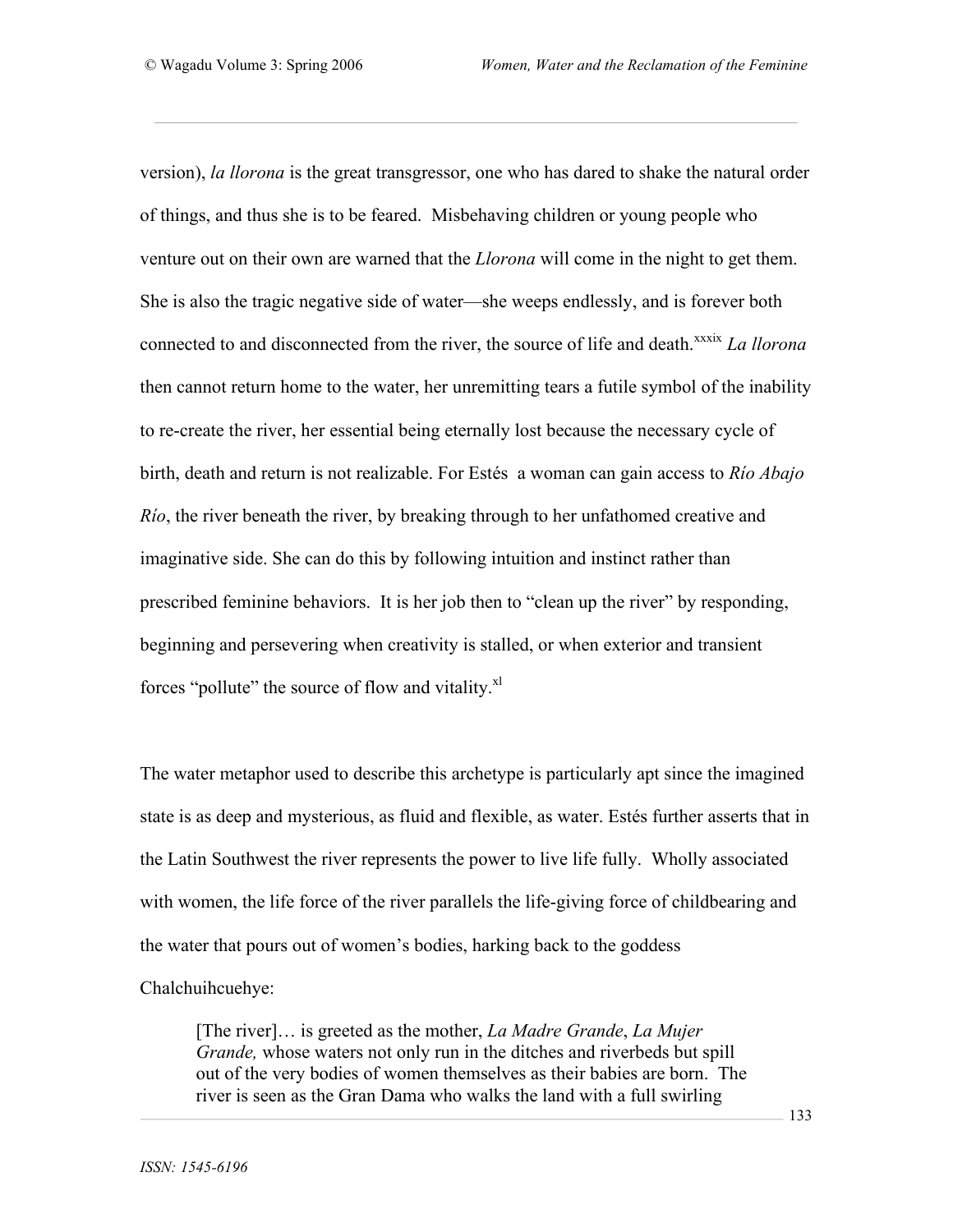skirt of blue or silver… who lays with the soil to make it good for growing.<sup>xli</sup>

The wise women of the Southwest tell Estés: "How can a river be anything but *La Dulce Acequia*, the wet slot, between the thighs of the Earth?"<sup>xlii</sup> The fundamental association between the river and woman then is what makes the Llorona myth so powerful and poignant: the weeping woman's life force is denied her, so she can never be whole. The weeping woman also signals the necessity of crying, or of remembrance and mourning as stages in the trajectory toward recovery and renewal. Through mourning one can eventually reach the possibility of rebirth and renewal. The tears of la llorona are metaphors for this process toward a new beginning. Thus as Estés asserts, the weeping woman herself paradoxically represents both the danger inherent in not moving forward as well as the possibility of delving deeper in order to work through pain and move beyond it.

In *Woman Hollering Creek,* Chicana author and poet Sandra Cisneros reclaims the weeping woman figure by focusing on the complexity of circumstance for the woman who defies patriarchal definitions of womanhood and motherhood. In the title story of her book *Woman Hollering Creek and Other Stories*, the main character, Cleofilas is an obedient young Mexican woman who boldly takes her children and leaves her abusive husband after realizing that married life is not what the *telenovelas* (Mexican soap operas) promised. Cisneros playfully changes "La llorona" to "La Gritona" (literally, "the screaming one," or, as translated in the title, "woman hollering") which is the name of the creek that Cleofilas must traverse and that symbolizes her imminent return to her own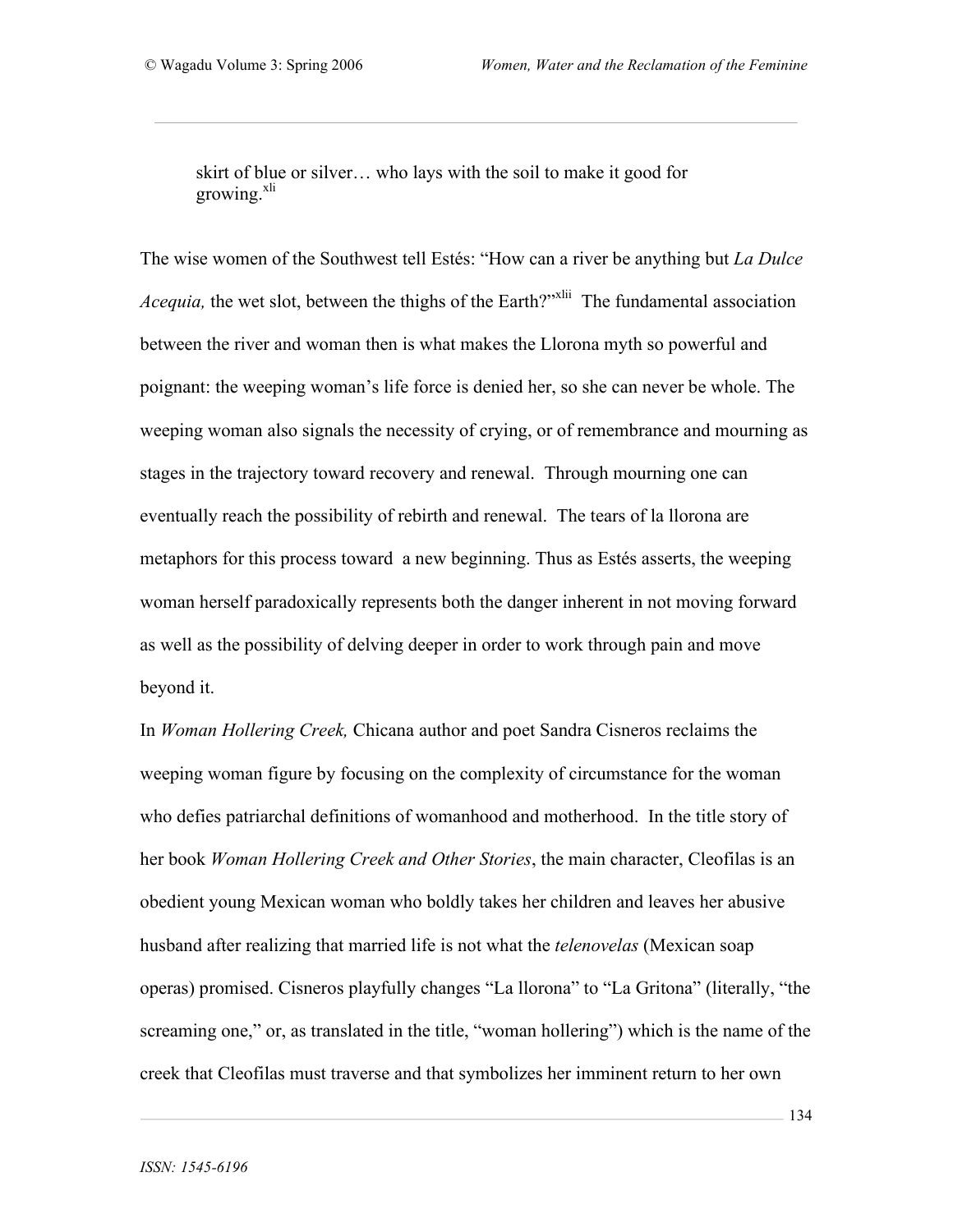family. She is supported logistically in her decision to leave by a stranger, an independent woman who is offered in the story as a contrast to and role model for her. As they are crossing over the creek she tells Cleofilas:

Every time I cross that bridge I do that, Because of the name, you know-Woman Hollering. *Pues*, I holler… Did you ever notice how nothing around here is named after a woman?... That's why I like the name of that arroyo—makes you want to holler like Tarzan, right?<sup>xliii</sup>

Cisneros's story offers a new rendering of the Llorona myth in which a woman moves from victim to actor in her own story of return. In "Woman Hollering Creek" then, water is her guide, not the symbol of her limitation.

Water metaphors appear often in the Earth-centered work of Mexican-American singersongwriter Lila Downs, whose music production is unabashedly allied to and informed by the feminine principle. Decidedly non-violent and non-Western, Downs' songs accentuate how life and death, renewal and decay are inextricably connected parts of the same cyclical whole. Referencing how her Mixtec people were born from trees, Downs underscores the connection of beings with the natural world. She notes that if this process is disrupted, so is the life cycle itself. In the title cut of *Border,* she sings a poem by Chiapan poet Jaime Sabines that states, "I am water that has form; the Earth will drink of it. I am fire and compacted air that will not last. I am the time that passes."<sup>xliv</sup> The song is an acknowledgment of life and death cycles and is a celebration of the oneness of creation, and one's elemental connection to it. In contrast, a later cut, "Tránsito,"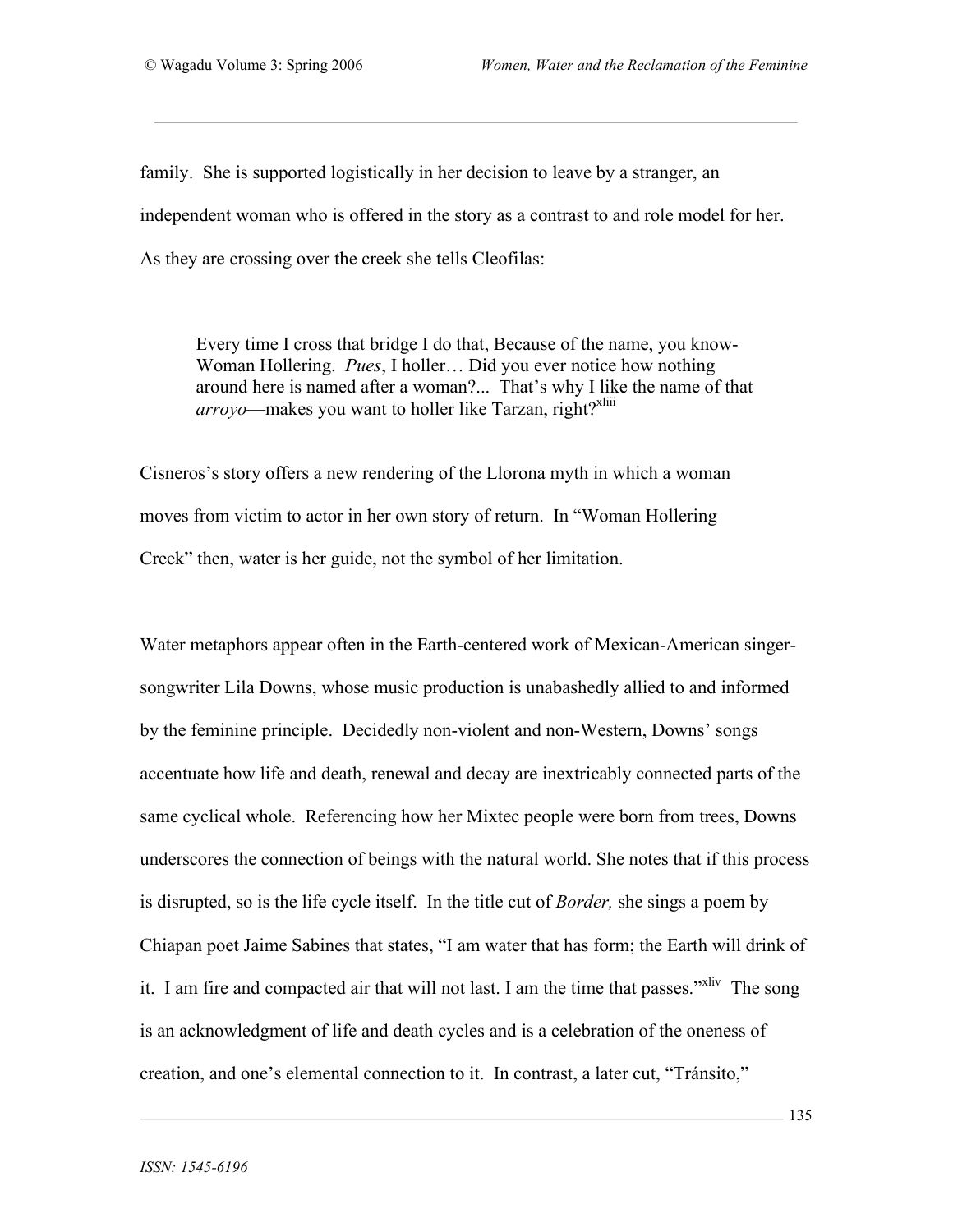("transit" or "traffic") intimates a different kind of passing as it critiques the wresting of traditional culture from nature in the urban environment of the border; where harmony has been displaced by market demands:

Crazed with asphalt, dust rain/ thunder from the bribe commission stone with stone, fact with fact/ what is the barcode on your epitaph.<sup>xlv</sup>

In the city water forms are supplanted by things anathema to them: dust, stone, asphalt. It is a place over determined by the one-dimensionality of capital. The absence of water becomes a metaphor for the displacement caused by market forces and severance from nature. The song struggles to find a way for those displaced from the countryside to eke out a living; to still try to retain some semblance of what was:

Between the stones of a dead lake/ the lament of a city is heard/ another colony extends itself another family, no salary and no home/ but the plant keeps booming/everyone struggles to win each day/ we all enjoy life for a while/ transit passes, comes and goes

As her oeuvre taken as a whole illustrates, Downs' effective artistic response to postcolonialism is ultimately to reclaim and celebrate the roots of a more sustainable ancestral legacy (where women, community and knowledge of nature are vital), while simultaneously critiquing the vacuity of the overemphasis on the individual in the capitalist model.

## *The Water Orishas of Santería*

Water identified deities are some of the most important ones in the Afro-Cuban religion of Santería, a faith system that blends European Catholicism with the varied beliefs of the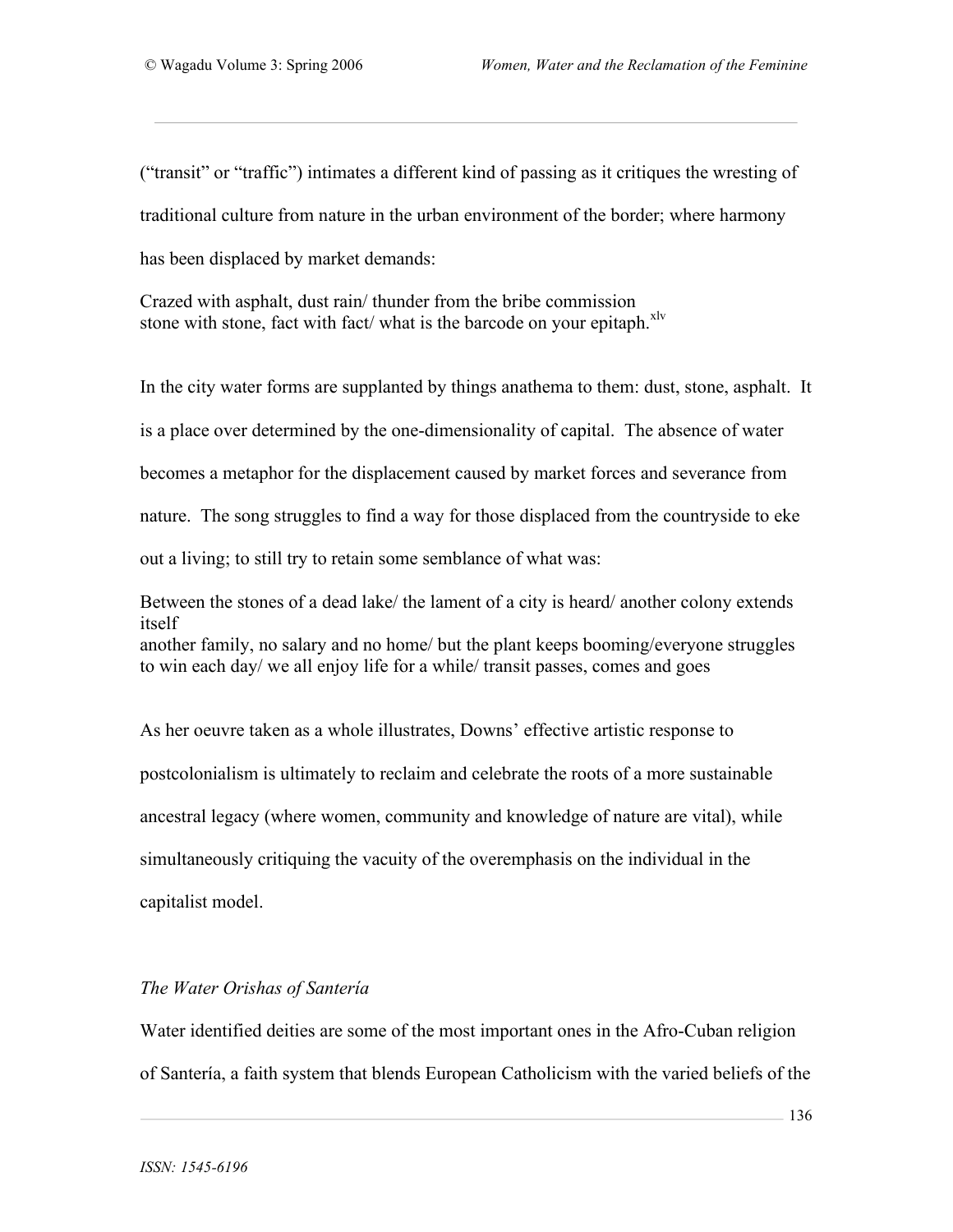enslaved Yoruba peoples of West Africa. In discussing Santería it is important to recognize that it is an extremely complex and fluid religion, and that its roots are much more allied to the African continent than to the European.<sup>xlvi</sup> A defining surface characteristic of Santería is that it is born out of a process known as syncretism, whereby, over time, and as a matter of cultural survival and retention of belief systems and stories, Catholic saints became associated with African *orishas*. The stories of the orishas (gods and goddesses) are themselves like water—non-linear and highly variable. Cuban scholars Lydia Cabrera and Rómulo Lachatañeré were among the first to attempt a systematic understanding of the various Santería traditions in Cuba by interpreting the orally transmitted orisha stories, known as *patakíes*, and transcribing them into literary form. Lachatañeré emphasizes that to transmute these stories into writing or to systematize them in any way is a daunting task, particularly since they have at least three different cultural origins (Lucumí of Yoruba origin, Carabalí of Calabar origin and Bantú of the Congo). In trying to understand the orishas within Santería then, we ought to keep in mind Minh-ha's critique of the slippery slope of transmutation between orality and literacy.

The orishas are imbued with very real human characteristics. They are not infallible and are accessible to their followers for two-way communication. Two of the central deities of Santería are allied to water: Yemayá is goddess of fresh and salt waters. She is known as la Virgen de la Regla, the patron saint of Havana. Her sister Oshún is the goddess of the rivers and the goddess of love. Her Catholic equivalent is La Virgen de Cobre—the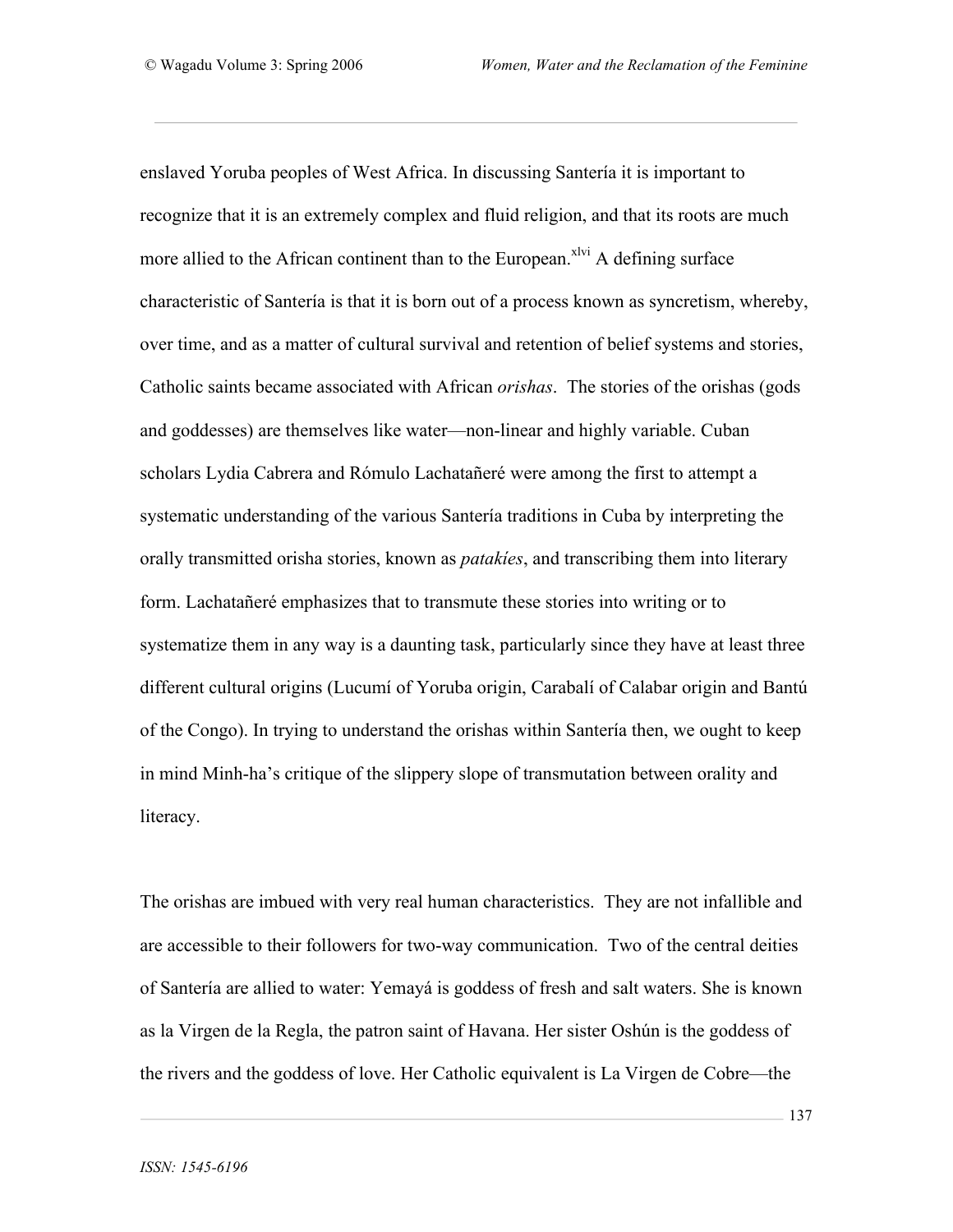copper virgin, dark skinned, and a symbol of the mestizaje inherent in Cuban culture. In different legends, Yemayá has many husbands. These marriages symbolize the interconnectedness of different natural forces and mimic the functioning of the universe and human relationships.<sup>xlvii</sup> For instance, her marriage to Ifá, a minor orisha, did not last because Yemayá's intellect went far beyond his.<sup>xlviii</sup> Yemayá is revered as the universal queen because she is all waters and therefore the mother of all creation. She sustains life and feeds all because without her there is only death. She is the first saint to speak and tell creatures what to do. Similar to traditional nahua birth rites mentioned earlier, Santería rituals include drinking water at birth and death in honor of their mother Yemayá. This allows them to be refreshed and also pacifies the spirits of the dead and the living.

In Cabrera's important study, *Yemayá y Ochún*: *Kariocha, Iyalorichas y Olorichas,* one sees the constant interplay of masculine and feminine forces within and among the orishas themselves. These forces are not always clearly delineated, although some may be more allied with the feminine while others are more masculine in nature. Like the other principle deities, Yemayá is one goddess, fundamentally feminine, but follows at least ten paths (or manifestations) in which she is either more masculine or more feminine. Still, all of these channels relate her to water in some way. Her role in the creation story elucidates this point. Santeria holds multiple versions of Earth's creation, but they all appear to have a similar theme and progression. In one story, Olodumare, the allpowerful male god was only of fire and so Olokun, the ocean and masculine god and the oldest manifestation of Yemayá, was born to put out the fire, allowing, Earth to spring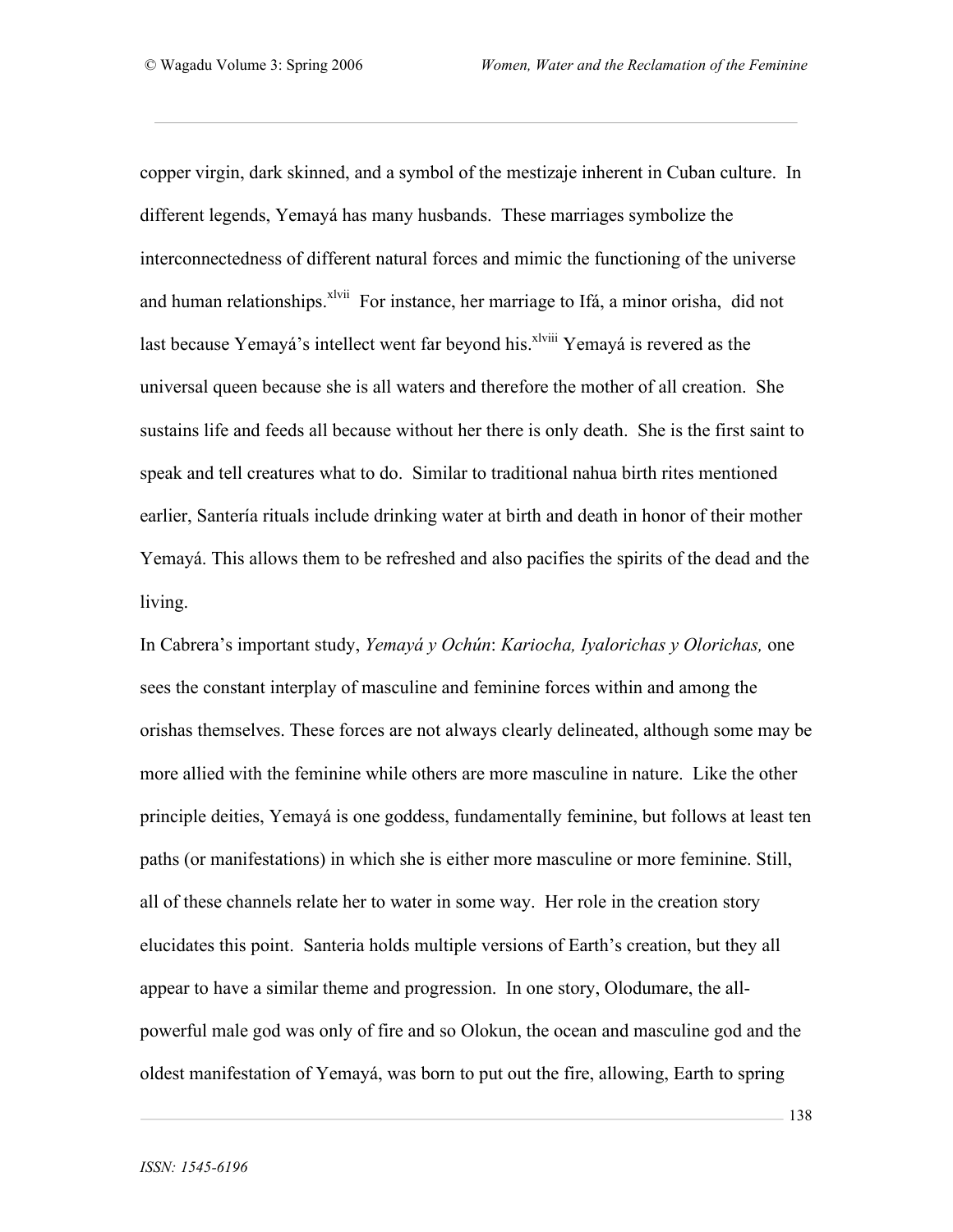forth from the ashes. Yemayá next made rivers because she needed veins through which her waters (or blood) could flow, and then she gave birth to the moon, stars, sun and everything on Earth. The Olokun side of Yemaya is feared and rarely seen—s/he represents the vastness of the ocean and the call for sacrifice to its waters. In this sense, Olokun has been equated with the Spanish word for the sea (*el* mar), which is a masculine noun, but the sea may also be rendered poetically as *la* mar (feminine). This illustrates the 'gender-bending' that is often part and parcel of Santería. Yemayá therefore can be androgynous, or as one santero (a Santería holy person) in Cabrera's account describes her, 'of an amphibian sex<sup>-xlix</sup>—not all masculine, not completely feminine, but ultimately feminine as Yemayá.

It is interesting how Oshún comes to be a key player in giving legitimacy to the conversion of African slaves to Catholicism. Remarkably similar to the legendary Mexican story of the Indian Juan Diego, to whom the Virgen de Guadalupe appeared in 1619 conveniently on the very site of the temple of the Aztec goddess Tonantzin, in 1610 in Cuba two native American brothers and a young black slave named Juan Moreno came upon a carved statue of the Virgin Mary during a storm—yet the statue was completely dry and had an inscription that read "I am the Virgin of Charity." Centuries later, in 1926, she was declared the patron saint of Cuba. The recent Cuban film *Miel para Oshún (Honey for Oshún)<sup>* $l$ *</sup>* is an excellent rendering of the importance of Santería practices for Cubans today, and the importance of keeping those traditions alive, even for those who are exiled from their homeland.<sup> $\parallel$ </sup> The film's protagonist returns to Cuba in search of his mother, whom he has not seen in the thirty years, ever since his father had taken him to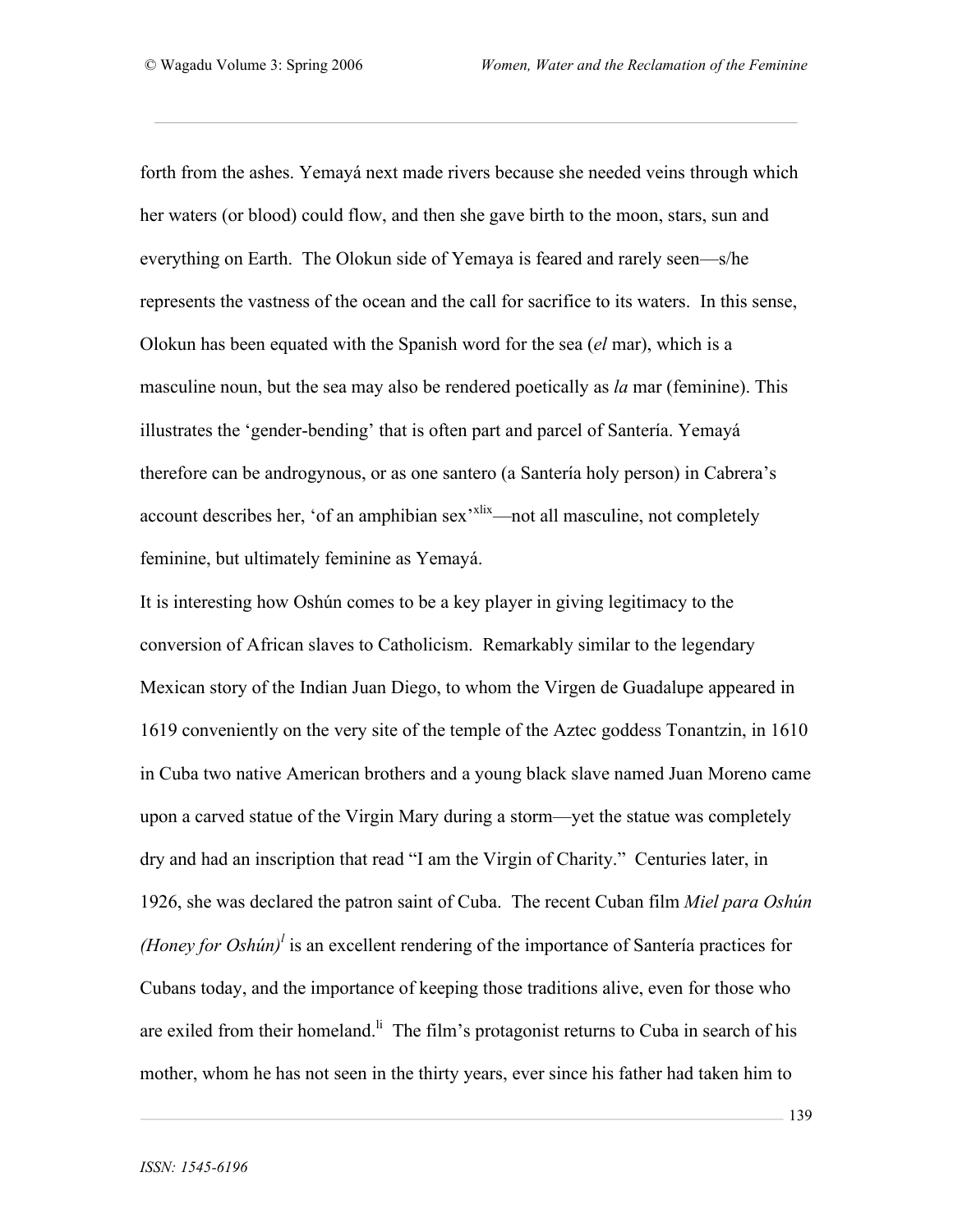the U.S. In Cuba, he is introduced to the rituals of Santería, but it is only at the end of his journey that he finally understands Oshún's signs to him to unite love and the river. It is then that he can reunite with his mother, who greets him on a fishing boat where two rivers meet, the symbolic site of Oshún's dominion. Thus, the protagonist can finally rest when he has heeded the feminine goddess and reclaimed the lost feminine side of his existence.

#### *Women Reclaiming Water*

To write about women and water is really impossible: it is all-encompassing, far too unwieldy and overwhelming, since as we have seen in the examples above, women are inextricably tied to the water element at all levels of existence. The *patakies* of Santería, the lyrics of Lila Downs, the women at the forefront of the movements to reclaim the right to the life force of water all remind us that water is both separate from and intricately related to the other elements of life: fire, earth, and air, as well as to survival's need for all these to be in harmony and balance. These examples also remind us that wresting a people from its relation to nature has an intense impact not only on the recuperation of that relation, but on the quality of cultural survival. Yet the traditional stories passed through generations remain a great source of resilience and resistance, sustaining movement and creating great art in the process. The importance of recovering the feminine to its fullest, and of heeding the warnings of those most allied with nature in their daily lives (women and first peoples) are crucial to solving this ecological global crisis we face.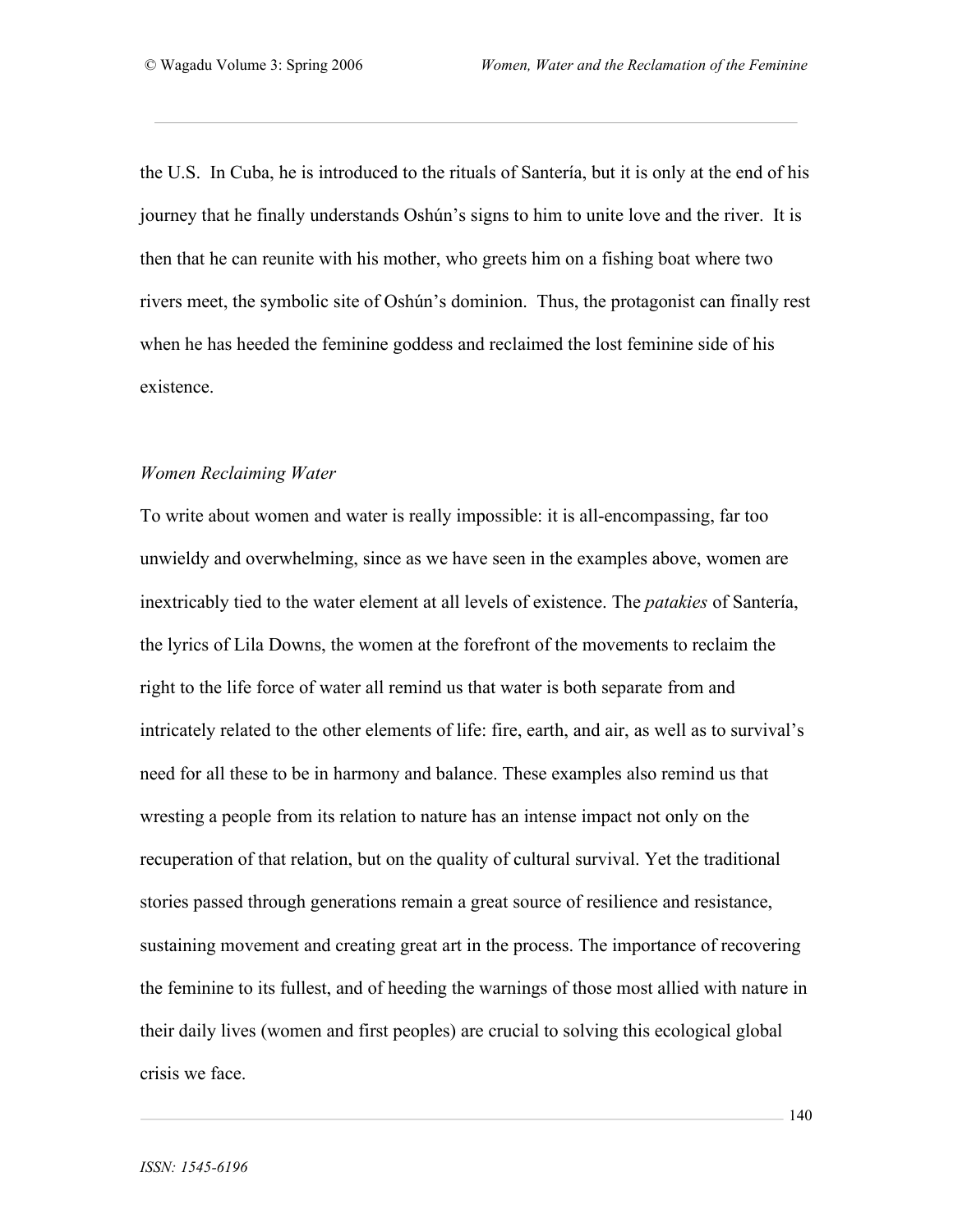A lone tree on the downhill slope of the field northwest of my home marks the spring from which I get my daily water. Even here in Central New York where water is plentiful and the trees are lush, it is a privilege to drink and bathe in the earth-filtered, sweet-tasting water, and to swim in the clear water ponds in summer. The land cooperative of which I am a part facilitates the preservation of this water by keeping a small tract of land out of commercial and corporate hands, at least for now. But I know it cannot be sustained in isolation for long because it is part of a larger and increasingly fragmented web. As women reclaim their right to water, both symbolically and in real terms, we do have a chance to live and live well if we actively join in restoring the broken bonds, conscious of the urgency of the ecological crisis we face.

www.counterpunch.org/santina10142004.html.<br><sup>vi</sup> See WHRnet (Women's Human Rights Net), www.whrnet.org/docs/issue-water.html, pp. 1-8.<br><sup>vii</sup> Vandana Shiva, *Staying Alive: Women, Ecology and Development*, Zed Books: London,

<sup>i</sup> From Oak and Amethyst's *Songbook for Seneca Falls Wimmin's Peace Encampment,*

<sup>&</sup>lt;sup>ii</sup> William Marks, *The Holy Order of Water* 2001.<br><sup>iii</sup> PowerPoint Presentation Sustainability and New York Campuses conference, Ithaca College, Ithaca, New York, February 26, 2005.<br><sup>iv</sup> Ana Elena Obando "Women and Water Privatization", www.shrnet.org/docs/issue-water.html,

November 2003, p.3.<br><sup>v</sup> Laura Santina, "Water, Women and War", *Counterpunch, October 14, 2004.* 

p.<br>wii This is a major premise of Carolyn Merchant 's groundbreaking critique of Western scientific thought and the subjugation of women, *The Death of Nature*, Harper and Row: San Francisco,

<sup>1983,</sup> p. 143.<br><sup>ix</sup> Merchant, p. 293.<br><sup>x</sup> In Europe and the Americas Christian missionaries often took over holy water sites of springs and rivers, erecting monotheistic churches in their place- yet water still plays an important, if not curtailed role in Christian rites such as baptism and entering and leaving the church.<br><sup>xi</sup> Merchant, p.xxiii.<br><sup>xii</sup> Marks, p. 43-44. He cites a May 26, 1995 Reuters news release announcing that University of

Waterloo scientists found evidence of water vapor and steam on cooler sunspot areas of the sun. See also the National Optical Astronomy Observatory/ National Solar Observatory newsletter http://www.noao.edu/noao/noaonews/sep95/ art2.html.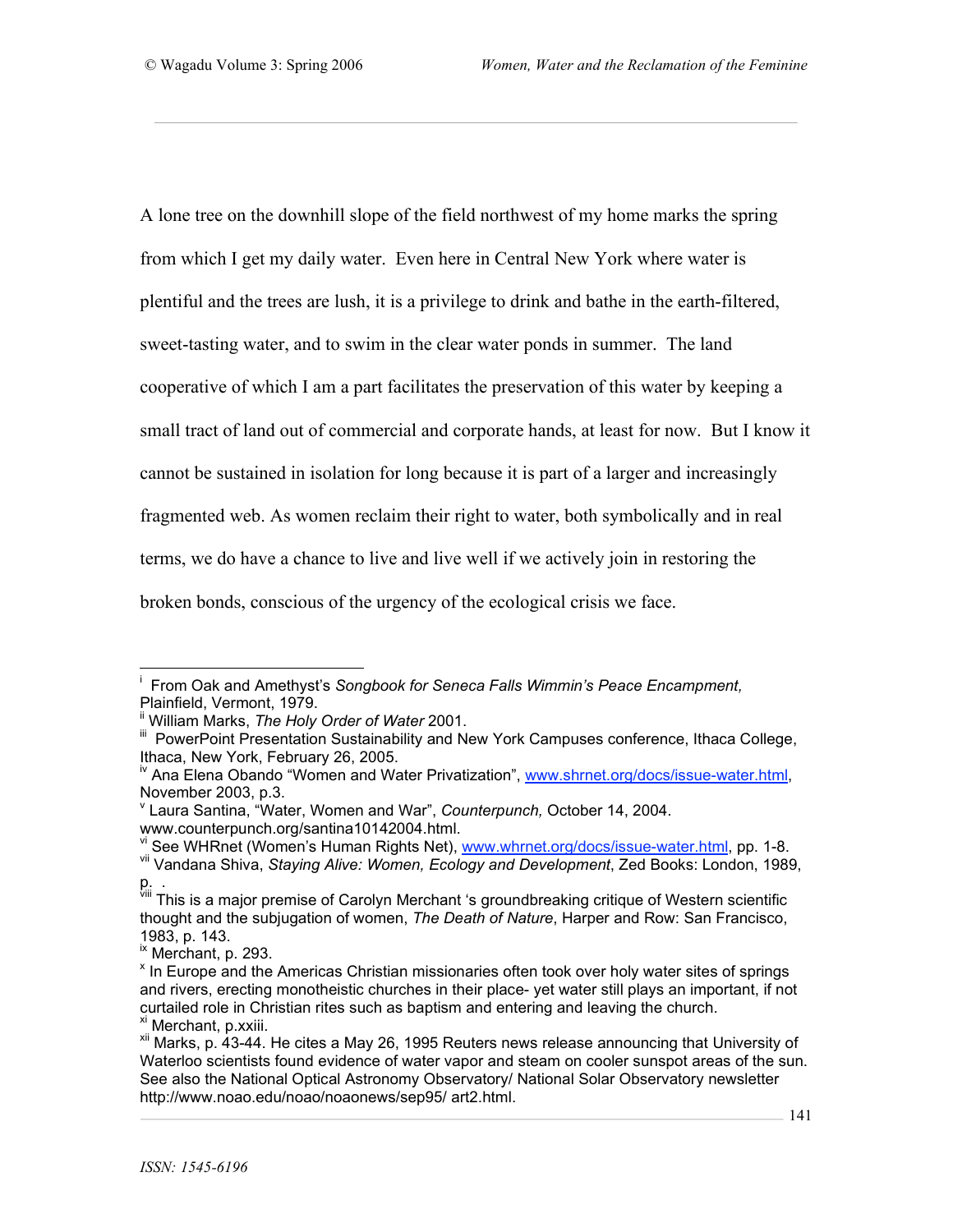xiii See Mircea Eliade, "El simbolismo de las aguas", *Revista Kenos*, no. 3, p. 1-14.

 $x<sub>iv</sub>$  Marks makes a compelling argument but so do many ecofeminists that he fails to cite. For example, a chapter of his entitled "Water Wars"is the very title of Shiva's book which came out a year earlier and

which draws from her essay on sacred waters in her already cited seminal text Staying Alive.<br>
<sup>xv</sup> Marks, p. 49.<br>
<sup>xvi</sup> Marks, p. 79.<br>
<sup>xvii</sup> Trinh T. Minh-ha, *Woman, Native, Other,* Indiana University Press: Bloomington,

Farrell, translator, Pegasus Foundation: Dallas, TX, 1983<br>
<sup>xx</sup> Toril Moi, Sexual/ Textual Politics: Feminist Literary Theory, Routledge: London, 1985, p. 117.<br>
<sup>xxii</sup> Moi, pp. 117-118.<br>
<sup>xxii</sup> Shiva, p. 38.<br>
<sup>xxiii</sup> Shiva

MA 2001, p. 144.<br><sup>xxvi</sup> Shiva, p. 67<br><sup>xxvii</sup> Shiva, p. 77.

xxviii Shirle, p. 77. Xxviii Shirle, p. 77. Xxviii Shirle, p. 77. Xxviii I use the term- as a way to express the symbiotic relationship between the land and those who work it. The term describes land use that is sustainable and collective, as opposed to a unidirectional instrumentalist

approach to land use.<br><sup>xxix</sup> One of Shiva's motivations for dwelling on the Chipko movement was to honor the women<br>who led it, but whose leadership was largely unknown at the time. Shiva, p. 67.

xx Sophie Styles, "Water Wars in Bolivia: An Interview with Carmen Pereda and Marcela Olivera, http://www.zmag.org/ZMag/articles/sep02styles.html.<br>\*\*\*<sup>i</sup> Ironically, as Marcela Olivera, a woman in the movement noted, members of the community

would ask who the woman was named La-Co-ordinadora: "that was lovely- that people had an image of the Co-ordinadora as a brave woman from the countryside." *Z Magazine*, September 2002, Vol. 15, no.8, www.zmag.org/ZMAG/articles/sep02styles.html, p.2

xxxii For more on the question of visibility vs. invisibility read Shiva's texts *Staying Alive* and *Water Wars* where the issue is discussed in detail.<br>xxxiii The statue is now in the Völkerkundemuseum, Berlin. See Paul Westheim, *The Art of Ancient* 

Mexico (Ursula Bernard, trans.), Anchor Books: Garden City, NY, 1965, 138-139.<br><sup>XXXIV</sup> Inscription in Kogui exhibit, Museo de Oro, Bogotá, Colombia. (my translation).<br><sup>XXXV</sup> See Guillermo E. Rodríguez-Navarro. "Sierra Neva

Natural Resource Management. *Knowledge Marketplace Reports- The Third IUCN World Conservation Congress,* Bangkok, Thailand, 17-25 November 2004.<br>www.iucn.org/congress/documents/KMCD/reports/Rodríguez-Navarro.<br><sup>xxxvi</sup> This incursion is due in large measure to the coca fumigation policies specified under the US-

Colombian governments agreement of Plan Colombia. Studies have shown that eradication efforts have not decreased coca production- it has just shifted the location of crop cultivation.<br>xxxvii Quoted by filmmaker Peter Chrzanowsk<br>http://www.reelwest.com/magazine/archives/vol14 3/heart2.htm..

XXXVIII Clarissa Pinkola Estés, Women Who Run with Wolves: Myths and Stories of the Wild Woman Archetype. Ballantine Books: New York. 1992. p. 296.

*Woman I Briefype*, Ballantine Books: New York, 1992, p. 2012, p. 2014, p. 2014, p. 2014, p. 2015. In a stature in song and stories which reveal her complex nature. In some versions she has killed her children herself so that they would not be enslaved by the